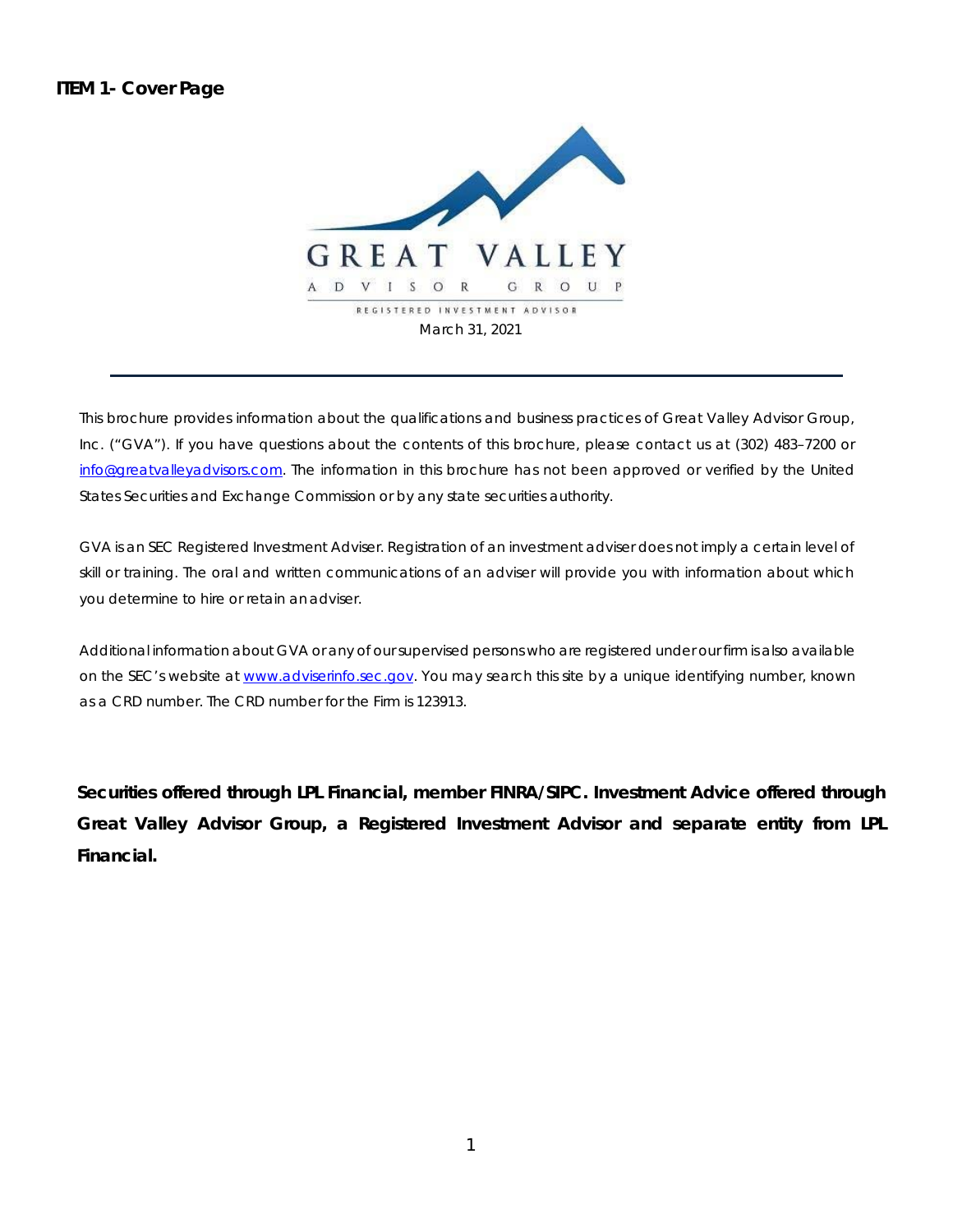

## **Item 2 - Material Changes**

GVA is required to disclose a summary of material changes in this brochure from our last annual update on March 30, 2020. The Firm updated Item 4 to add language which describes its participation in Specific Advisory Programs. The Firm has no other changes to disclose in relation to Item 2.

If you would like another copy of this Brochure, please download it from the SEC Website as indicated above or you may contact our principal office at (302) 483-7200 or info@greatvalleyadvisors.com. Our brochure is also available on our website www.greatvalleyadvisors.com.

We encourage you to read this document in its entirety.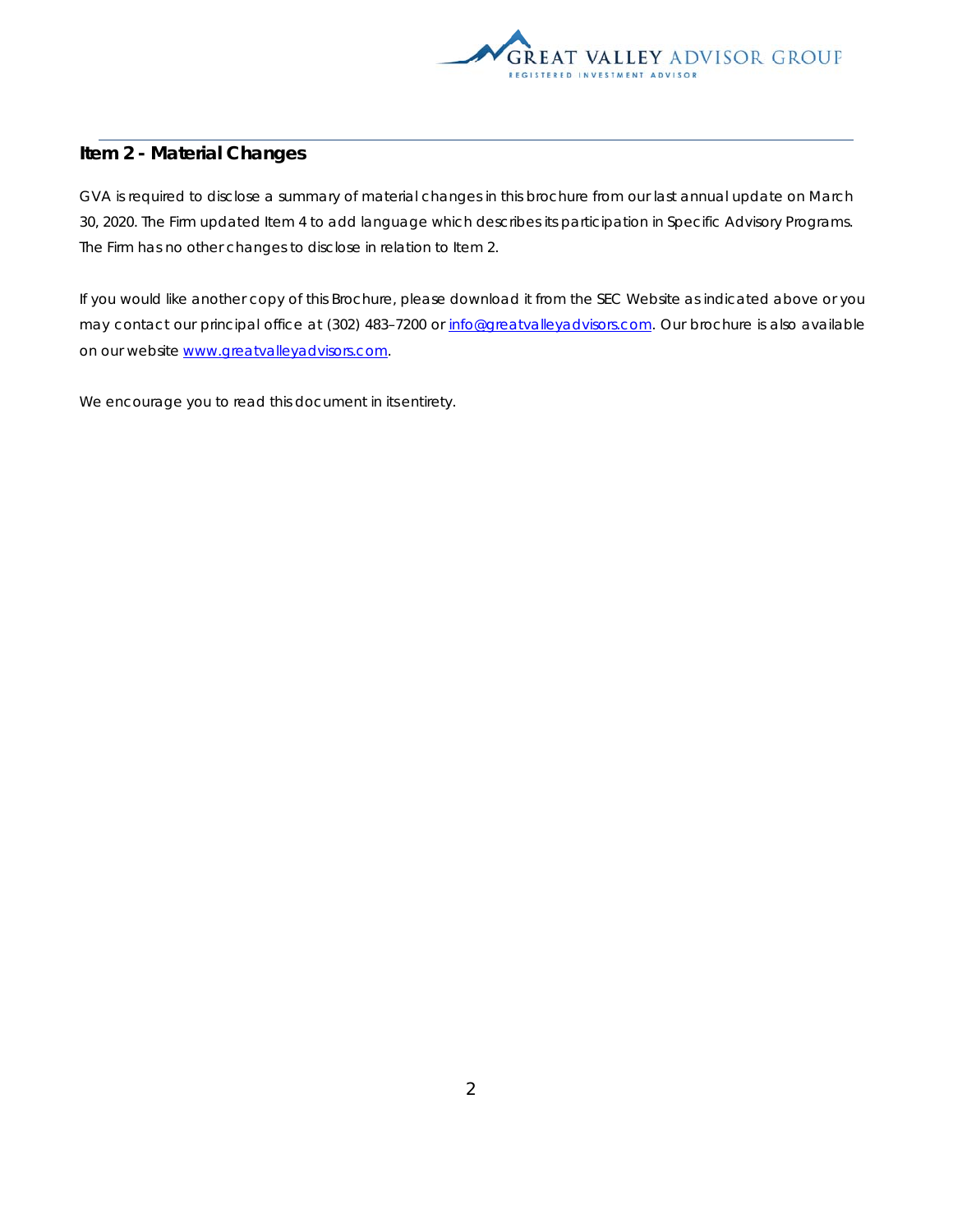

# Item 3 - Table of Contents

| ITEM 11 - CODE OF ETHICS PARTICIPATON OR INTEREST IN CLIENT TRANSACTIONS AND PERSONAL TRADING 27 |  |
|--------------------------------------------------------------------------------------------------|--|
|                                                                                                  |  |
|                                                                                                  |  |
|                                                                                                  |  |
|                                                                                                  |  |
|                                                                                                  |  |
|                                                                                                  |  |
|                                                                                                  |  |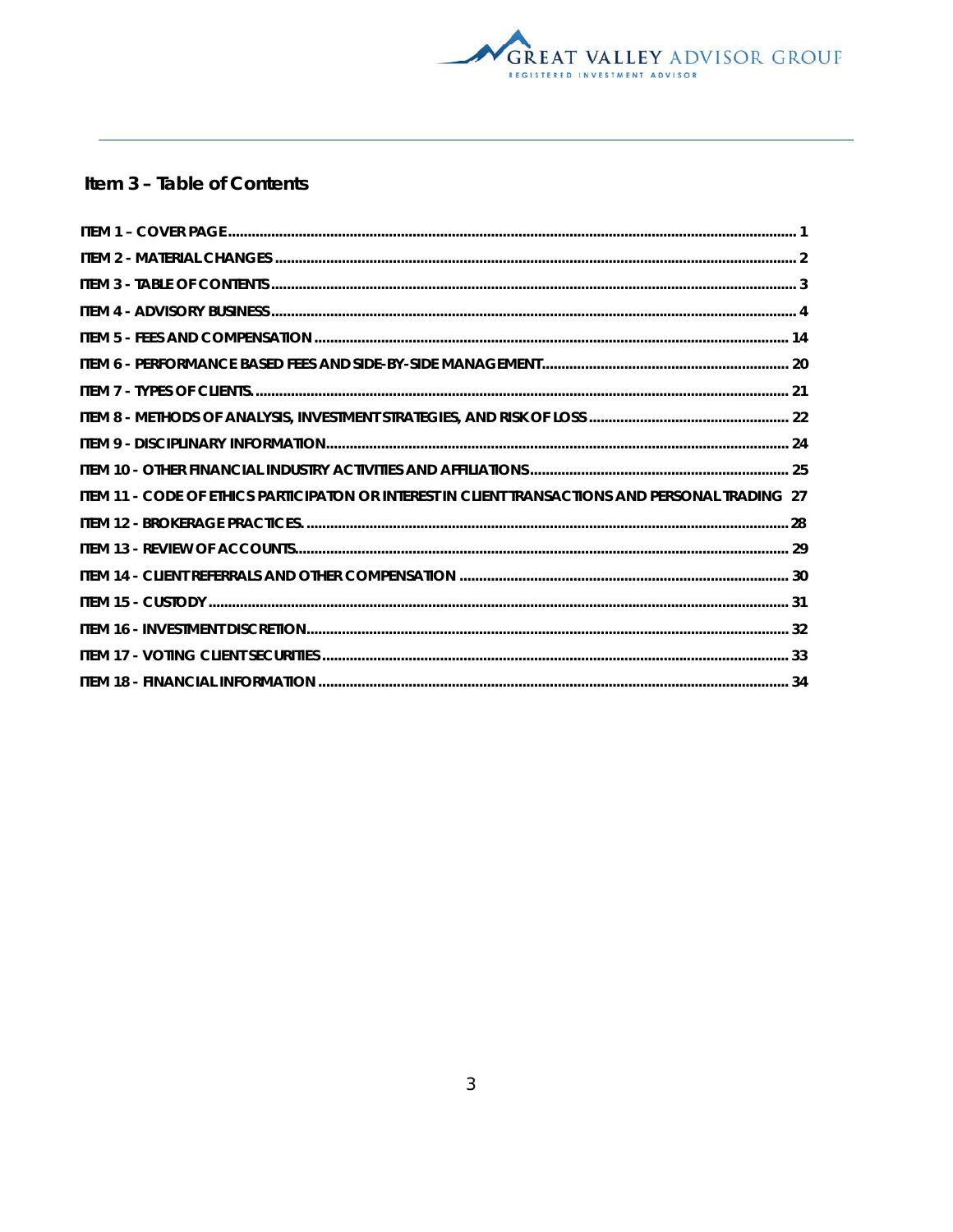

# **Item 4 – Advisory Business**

## **Firm Profile**

GVA was formed under the laws of the State of Delaware as a Registered Investment Adviser in 1986 with the goal of assisting our clients in every aspect of their financial lives. We are committed to helping clients build, manage, and preserve their wealth and to providing assistance to clients to help achieve their stated financial goals. We manage accounts on a discretionary and/or non-discretionary basis and manage investment advisory services on a wrap or non-wrap fee basis. The services included in a wrap fee agreement will depend upon each client's need.

Individuals associated with GVA will provide its investment advisory services. These individuals are appropriately licensed, qualified, and authorized to provide advisory services on behalf of GVA. Such individuals are known as Investment Adviser Representatives ("IAR").

#### **Years in Business**

Date of formation: August 27, 1986

| Date of initial investment advisor registration: | State of Delaware: | May 14, 1985       |
|--------------------------------------------------|--------------------|--------------------|
|                                                  |                    | SEC: April 8, 2011 |

#### **Direct Principal Owners**

The firm was originally established by Alan Peters in 1986. Currently, GVA is owned by Ryan C. Todd and James J. Spinelli.

#### **Investment Management and Supervision Services**

We offer discretionary investment management and investment supervisory services for a fee based on a percentage of your assets under management. These services include investment analysis, allocation of investments, quarterly portfolio statements and ongoing monitoring services for the portfolio.

GVA determines your portfolio composition based on your needs, portfolio restrictions, if any, financial goals and risk tolerances. We will work with you to obtain necessary information regarding your financial condition, investment objectives, liquidity requirements, risk tolerance, time horizons, and any restrictions on investing. This enables us to determine the portfolio best suited for your investment objective and needs.

In performing our services, we may be required to verify certain information received from you or from other professionals. If you request, we may recommend and/or engage the services of other professionals for implementation purposes. You are under no obligation to engage the services of any such recommended professional.

Once we have determined the types of investments to be included in your portfolio and allocated them, we will provide ongoing portfolio review and management services. This approach requires us to review our portfolios on at least an annual basis.

We will rebalance the portfolio, when appropriate, to meet your financial objectives. We will trade these portfolios and rebalance them on a discretionary basis.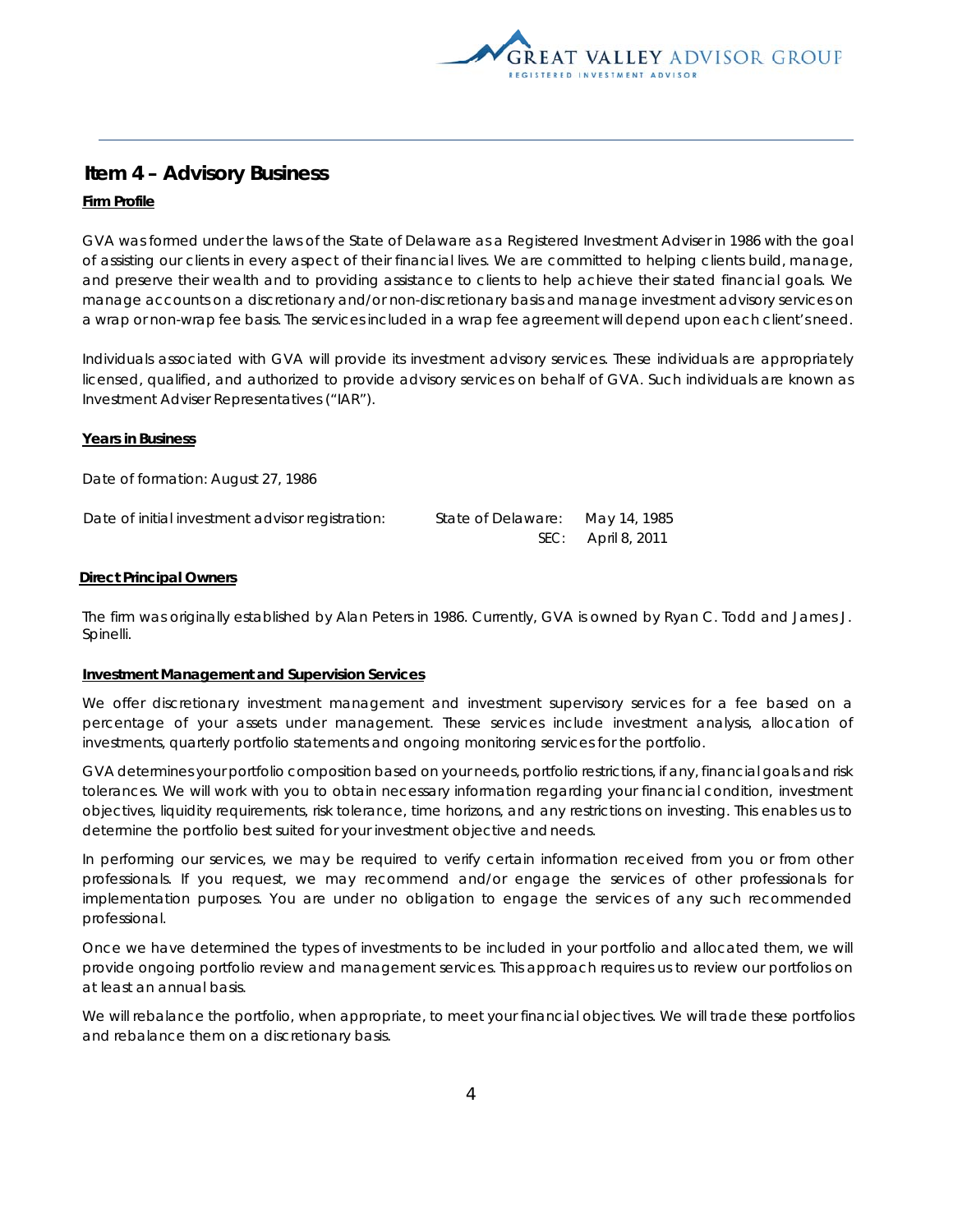

Our advisory services are tailored to meet your individual needs. You will have the ability to leave standing instructions with us to refrain from investing in particular industries or invest in limited amounts of securities.

While our advisory services are tailored to you as an individual, when using mutual funds or Exchange Traded Funds ("ETF") this multi-fund manager approach makes it difficult for us to ensure that your portfolio will not invest in a particular industry or security. However, we are happy to discuss your preferences regarding socially conscious investment concerns and will try to accommodate them as much as possible.

In all cases with the exception of mutual funds, you have a direct and beneficial interest in your securities, rather than an undivided interest in a pool of securities. We do not and will not have custody of your funds or securities. The Custodian will deduct investment advisory fees, only with the appropriate authorization from you.

IARs of GVA may also be registered representatives of LPL Financial ("LPL"), a full-service securities broker/dealer and investment adviser licensed under federal and state securities laws, located in San Diego, California. LPL is a member of the Financial Industry Regulatory Authority ("FINRA") and the Securities Investors Protection Corporation ("SIPC"). Securities transactions for LPL's brokerage clients are executed through LPL, a self-clearing firm.

You are advised and are expected to understand that our past performance is not a guarantee of future results. Certain market and economic risks exist that may adversely affect an account's performance. This could result in capital losses in your account.

#### **Third Party Advisor Program**

GVA has entered into agreements or arrangements with various independent, third-party investment advisers ("TPAs"). Under these agreements or arrangements, GVA has the ability to refer clients to TPAs for investment in various types of programs sponsored by these TPAs. Under these programs, the TPA which you select will handle the day-to-day management of your account(s) on either a discretionary or non-discretionary basis, depending on the type of program. All TPAs to whom GVA will refer clients will be a registered investment adviser with the Securities and Exchange Commission or applicable State.

GVA strives to maintain relationships with several high quality and recognizable TPAs. Among the criteria that GVA may consider in connection with establishing a relationship with a TPA are the TPA's experience, assets under management, performance record, client retention, the level of client services provided, investment style, buy and sell disciplines, capitalization level, and general investment process. Information collected by our firm regarding TPAs is believed to be reliable and accurate but GVA does not necessarily independently review or verify all such information.

GVA also considers the cost of the services provided to you by the TPA as well as any quantitative or qualitative criteria required by the TPA. Cost of TPA programs may vary depending on the type of program, services provided and other criteria, such as investment minimums. These costs will be disclosed in connection with formally establishing an arrangement with a TPA.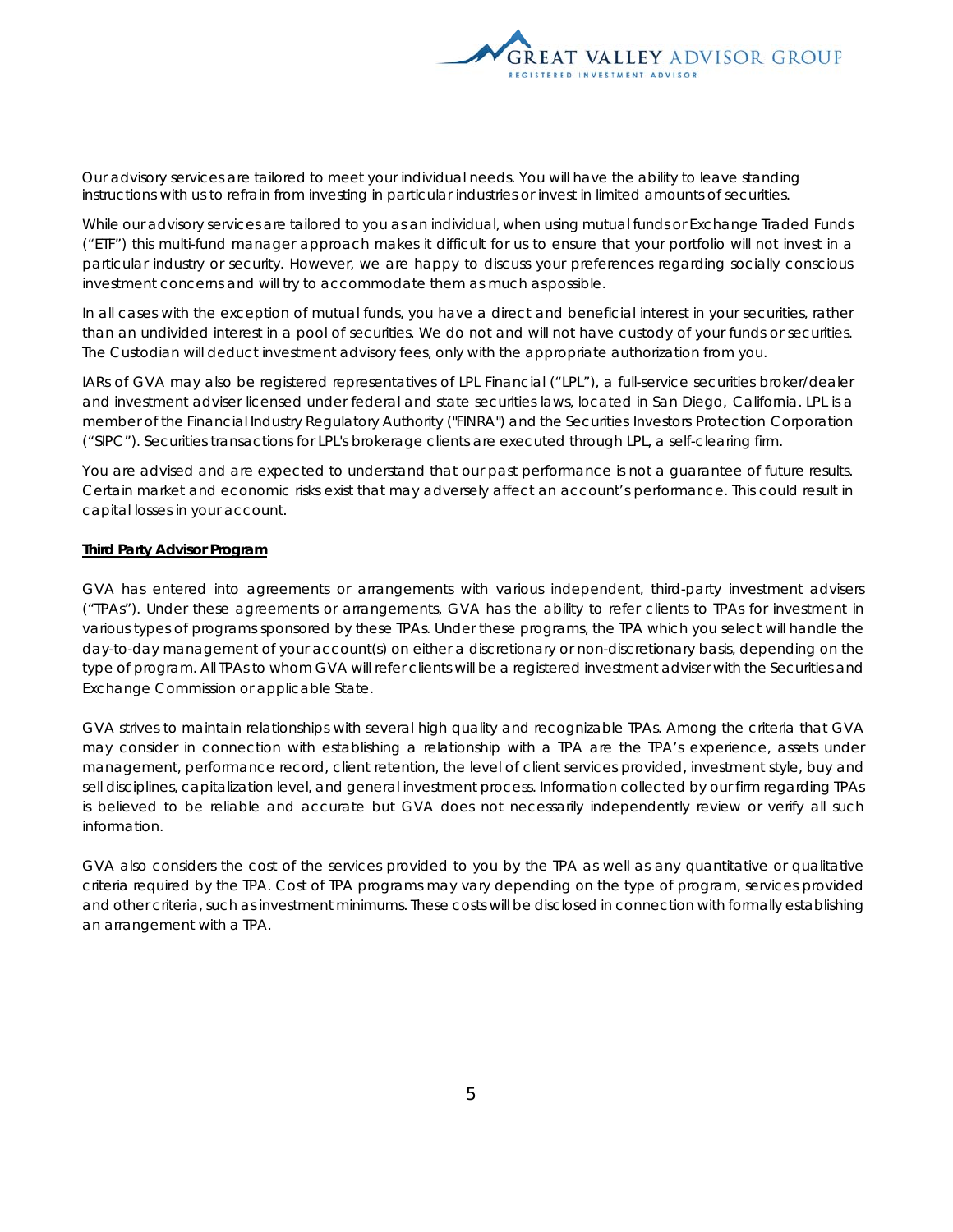

Certain programs offered by TPAs may be "wrap fee" programs, in which clients are charged a single fee for a bundle of services, such as investment management and trading services. Clients should be aware that a part of the "wrap fee" they pay to a TPA in such programs may, in turn, be paid to GVA for introducing you to the TPA and for your GVA IAR providing ongoing supervision of the TPA's management of your account. Please refer to additional important disclosures regarding "wrap fee" programs in Item 5 of this brochure.

Your GVA IAR will work with you to ensure that your investment profile matches the stated objectives of the TPA program(s) in which you consider investing. Following recommendations by a GVA IAR, you will have final authority to select a TPA and TPA program. In some cases, the TPA may also assist in matching your investment objectives and personal and financial data with the programs available at the TPA. TPA programs generally have account minimum requirements that will vary from investment adviser to investment adviser, which are generally higher on fixed income accounts than on equity-based accounts. A complete description of the TPA's services, fee schedules and account minimums will be disclosed in the TPA's Form ADV or similar Disclosure Brochure which will be provided to clients at the time an agreement for services is executed and an account is established.

Clients who select a TPA program will enter into an agreement directly with the TPA. In some cases, the agreement will be a joint agreement with both GVA and the TPA. The agreements will describe the services to be provided by the TPA (and GVA, if applicable), the cost of those services, as well as other important information such as when reports will be provided and how you can terminate the arrangement. Performance reporting will generally be the responsibility of the TPA. Such performance reports will be provided directly to you and GVA. GVA does not audit or verify that the performance results provided by a TPA are calculated on a uniform or consistent basis.

In some cases, your GVA IAR will be available to answer your questions regarding your TPA account and act as the communication conduit between you and the TPA. Note, however, TPA accounts are managed by the selected TPA and GVA does not have any discretionary trading authority with respect to the day-to-day management of such accounts. One important distinction is accounts considered to maintain non-discretionary assets, such as TPA accounts, will not be subject to continuous supervision and oversight by the primary investment adviser.

Investors are advised and should understand that:

- A TPA's past performance is no guarantee of future results;
- There is a certain market and/or interest rate risk which may adversely affect any TPA's objectives and strategies, and could cause a loss in a Client's account(s);
- Client risk parameters or comparative index selections provided to GVA are guidelines only;
- No guarantees can be made that a client's financial goals or objectives will be achieved; and
- Investments involve risk, including the possible loss of principal.

Clients are advised that certain TPAs may agree to pay a portion of their advisory fees to GVA. In these cases, GVA IARs may have a conflict of interest to offer those TPAs that have agreed to pay such a fee to GVA. GVA attempts to mitigate this conflict by reviewing that the TPAs and TPA programs selected by clients are consistent with the client's stated investment profile.

You should know that GVA does not seek relationships with all possible TPAs and there may be TPAs that GVA has not vetted or decided not to include on its list of TPAs to recommend to clients that may charge lower fees for providing similar services.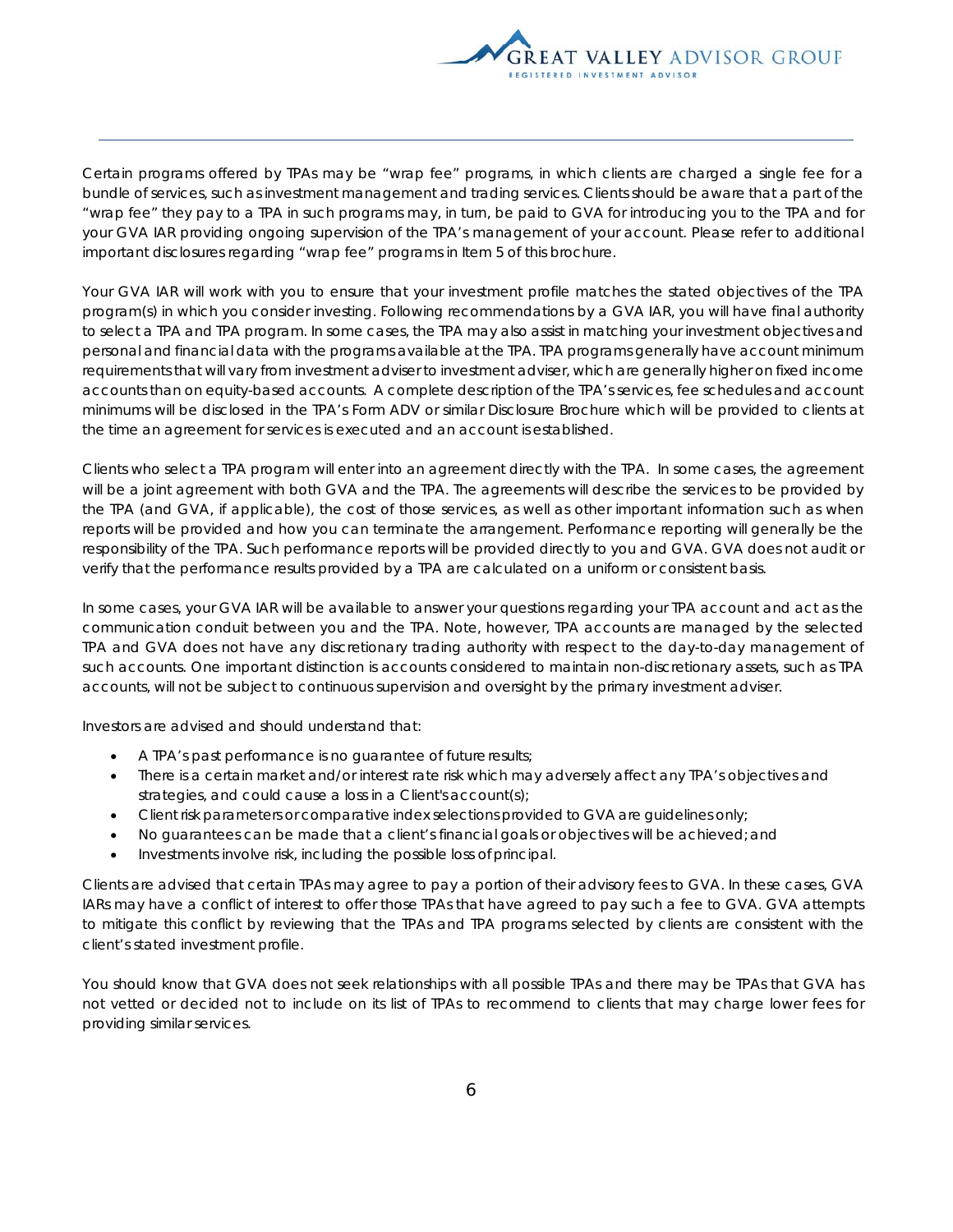

### **Financial Planning Services**

Comprehensive personal financial planning is provided to clients pursuant to a written agreement and fee schedule. To determine a suitable course of action for an individual client, the IAR will perform a review of the variables presented. This review may include but would not necessarily be limited to: investment objectives, consideration of your overall financial condition, income and tax status, personal and business assets, risk profile and other factors unique to your particular circumstances.

The IAR will prepare a written plan with specific or general investment and/or planning recommendations based on the information provided by the client. This plan will describe the current situation, identify needs and opportunities and make recommendations with the aid of financial projections which are designed to help the client work toward his or her stated goals.

Our primary focus will be to coordinate all areas of the client's total planning picture, to help achieve the highest possible level of outcome for all concerned. This process is designed to help you, the client, articulate and quantify goals, organize financial data, identify needs and opportunities and evaluate alternative courses of action. It includes an analysis of client goals and objectives, assets, liabilities, current net worth, income taxes, cash flow, investments, employee benefits, estate and gift tax planning, education planning and risk management.

GVA cannot offer any promises or guarantees that client financial goals and objectives will be met. As the client's financial situation, goals, objectives or needs change, the client must notify GVA promptly.

Financial Planning may include estate analysis and development of strategies and techniques for working towards minimizing estate taxes and other estate costs. Recommendations are also made to help assure that your estate is distributed according to your wishes.

While comprehensive financial planning includes investment advice concerning securities, it also includes investment advice with respect to products that may not constitute "securities," such as certificates of deposit, life insurance and fixed annuities. GVA does not offer legal or tax advice and so we encourage to consult your attorney or accountant for guidance specific to your circumstances. GVA, though, may take into consideration tax and estate planning issues to help in its formulation of "investment advice." GVA, however, cannot assume the responsibility of continuously monitoring the performance of client investments that are not securities or for which you have entered into a non-discretionary agreement with our firm.

In preparing your financial plan, we may address any or all of the six areas of financial planning established by the National Endowment for Financial Education and endorsed by the Certified Financial Planner Board of Standards, depending on your specific needs. These include: financial position, protection planning, investment planning, income tax planning, retirement planning, and estate planning.

Our specific services in preparing your plan may include:

- Determining appropriate income planning strategies for both pre- and post-retirement timeframes;
- Reviewing existing and proposed investment asset mixes to help you meet your overall financial objectives. This would include reviewing risk/return issues and a suggested plan of action consistent with your risk tolerance and overall financial objectives;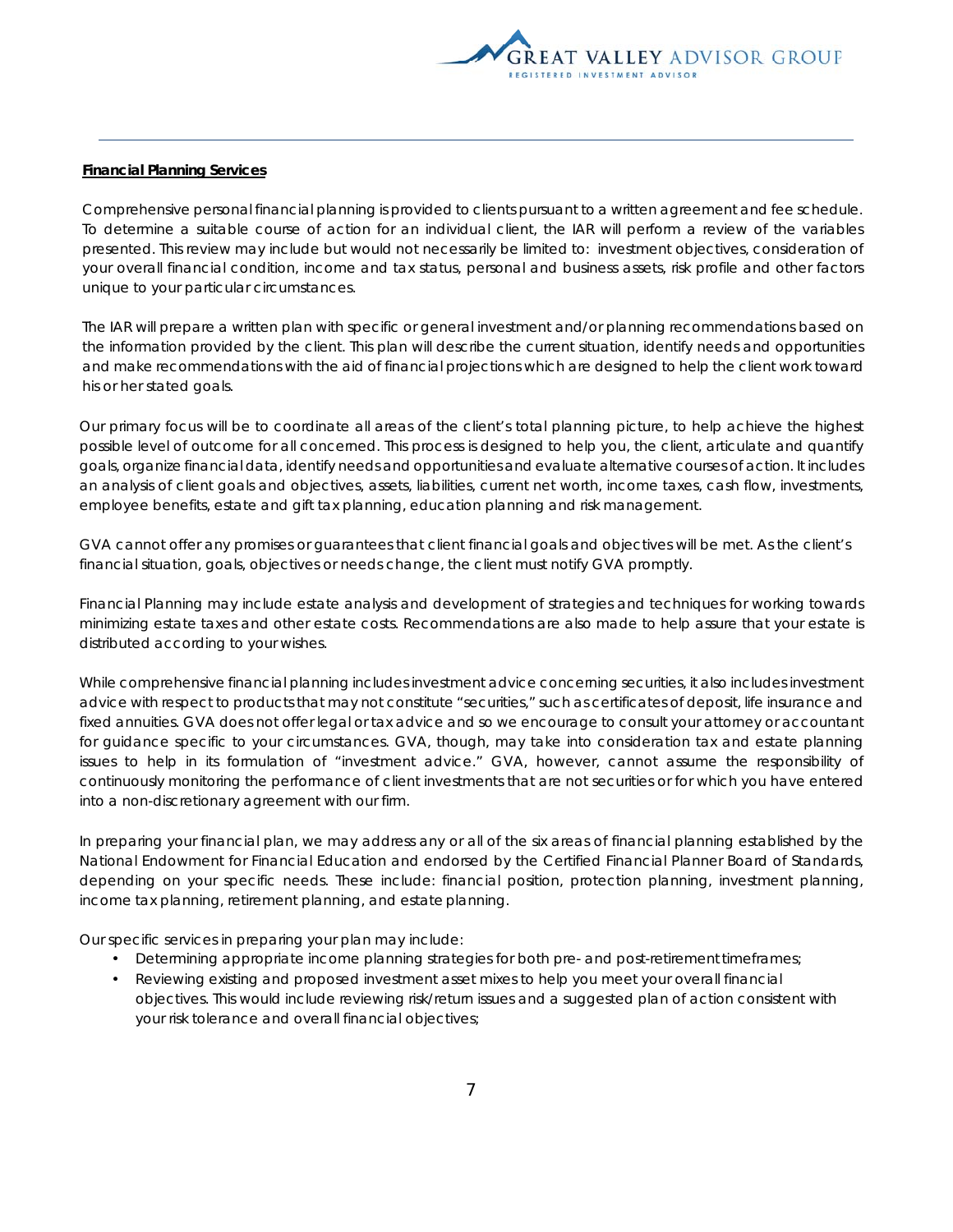

- Calculating your pre-retirement savings and investing needs;
- Assessing your overall financial position including net worth, cash flow, and debt;
- Proving a comprehensive analysis of IRA-related issues including rollover, distribution, and inheritance planning options;
- Evaluating strategies designed to maximize the utilization and protection of your IRA assets;
- Estimating your federal estate taxes and suggesting a plan of action to help meet estate planning objectives;
- Reviewing and determining your life and disability insurance needs;
- Providing investment recommendations, both in terms of purchasing or selling holdings, that are geared towards minimizing tax consequences; and
- Developing investment strategies consistent with your business ownership succession and transition planning, if applicable.

Unless engaged separately to do so, GVA will not be responsible for the implementation of the plan. The client will assume full responsibility for the implementation of the plan.

#### **Retirement Plan Advisory and Consulting Services**

GVA IARs may assist clients that are trustees or other fiduciaries to retirement plans ("Plans") by providing fee- based consulting and/or advisory services. IAR's perform one or more of the following services, as selected by the client in the client agreement.

- **Service Provider Liaison**. IAR may assist the Plan by acting as a liaison between the Plan and service providers, product sponsors and/or vendors. In such cases, IAR shall act only in accordance with instructions from the Client on investment or Plan administration matters and shall not exercise judgment or discretion.
- **Education Services to Plan Committee**. IAR may provide education, training, and/or guidance for the members of the Plan Committee with regard to plan features, retirement readiness matters, or duties and responsibilities of the Committee, including education with respect to fiduciary responsibilities.
- **Participant Enrollment**. IAR may assist Client in enrolling Plan participants in the Plan, including conducting an agreed upon number of enrollment meetings. As part of such meetings, IAR will provide participants with information about the Plan, which may include information on the benefits of Plan participation, the benefits of increasing Plan contributions, the impact of pre- retirement withdrawals on retirement income, the terms of the Plan and the operation of the Plan.
- **Participant Education.** IAR may assist with participant education, which may include preparation of education materials and/or conducting investment education seminars and meetings for Plan participants. Such meetings may be on a group or individual basis and may include information about the investment options under the Plan (e.g., investment objectives, risk/return characteristics, and historical performance), investment concepts (e.g., diversification, asset classes, and risk and return), and how to determine investment time horizons and assess risk tolerance. Such meeting shall not include specific investment advice about investment options under the Plan as being appropriate for a particular participant but may include use of educational investment models.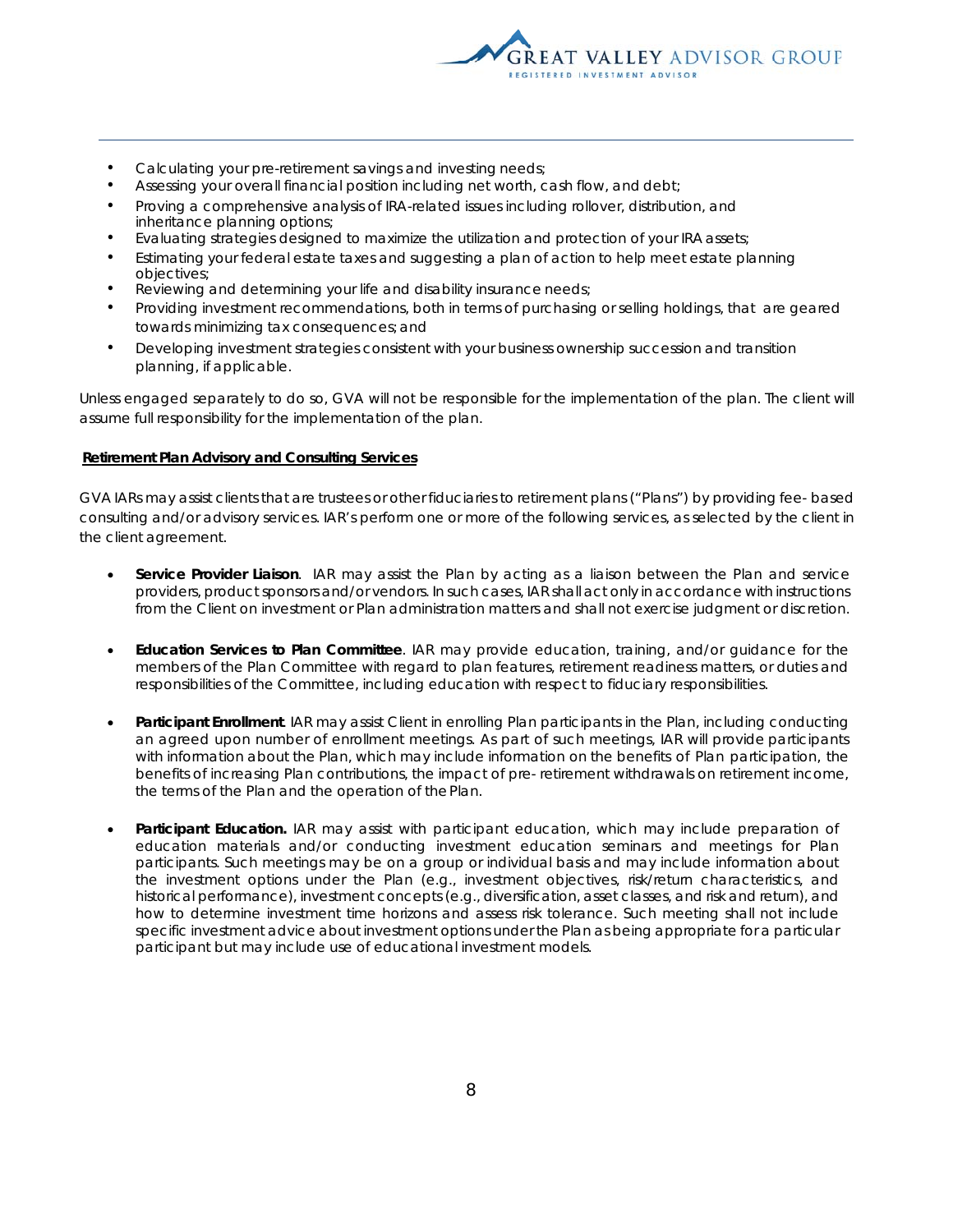

- **Plan Search Support/Vendor Analysis.** IAR may assist with the preparation, distribution and evaluation of Request for Proposals, finalist interviews, and conversion support.
- **Benchmarking Services.** IAR may provide Client with comparisons of Plan data (e.g., regarding fees, services, participant enrollment and contributions) to data from the Plan's prior years and/or a benchmark group of similar plans.
- **Assistance Identifying Plan Fees.** IAR may assist client in identifying the fees and other costs borne by the Plan for, as specified by client, investment management, recordkeeping, participant education, participant communication and/or other services provided with respect to the Plan.
- **Investment Policy Statement.** IAR may assist the Plan in the preparation or review of an investment policy statement ("IPS") for the Plan based upon consultation with Client.
- **Ongoing Investment Recommendations**. IAR may recommend, for consideration and selection by Client, specific investments to be held by the Plan or, in the case of a participant-directed defined contribution plan, to be made available as investment options under the Plan. IAR will recommend, for consideration and selection by Client, investment replacements if an existing investment is determined by the Client to no longer be suitable as an investment option.
- **Ongoing Investment Monitoring**. IAR will perform ongoing monitoring of investment options in relation to the criteria provided by the Client to the IAR.
- **Qualified Default Investment Alternative Assistance**. IAR may assist Client in identifying an investment product or model portfolio in connection with the definition of a "Qualified Default Investment Alternative" ("QDIA") under ERISA (for Plans subject to ERISA excluding ERISA Plans where the IAR or GVA is classified as an "Investment Management" per Section 3(38) of ERISA).
- **Non-Discretionary Model Portfolios**. IAR will recommend, for consideration and approval by Client, (i) asset allocation target-date or risk-based model portfolios for the Plan to make available to Plan participants, and (ii) funds from the line-up of investment options chosen by the Client to include in such model portfolios.
- **Performance Reports**. IAR will prepare periodic reports reviewing the performance of all Plan investment options, as well as comparing the performance thereof to benchmarks with Client. The information used to generate the reports will be derived directly from information such as statements provided by Client, investment providers and/or third parties.

We also provide clients investment advice on a more limited basis on one or more isolated areas of concern such as estate planning, real estate, retirement planning, or any other similar specific topic. Additionally, GVA may provide advice on non-securities matters in connection with the rendering of estate planning, insurance, real estate, maximizing social security benefits and/or annuity advice.

You may request that we refrain from investing in particular securities or certain types of securities. You must provide these restrictions to our firm in writing.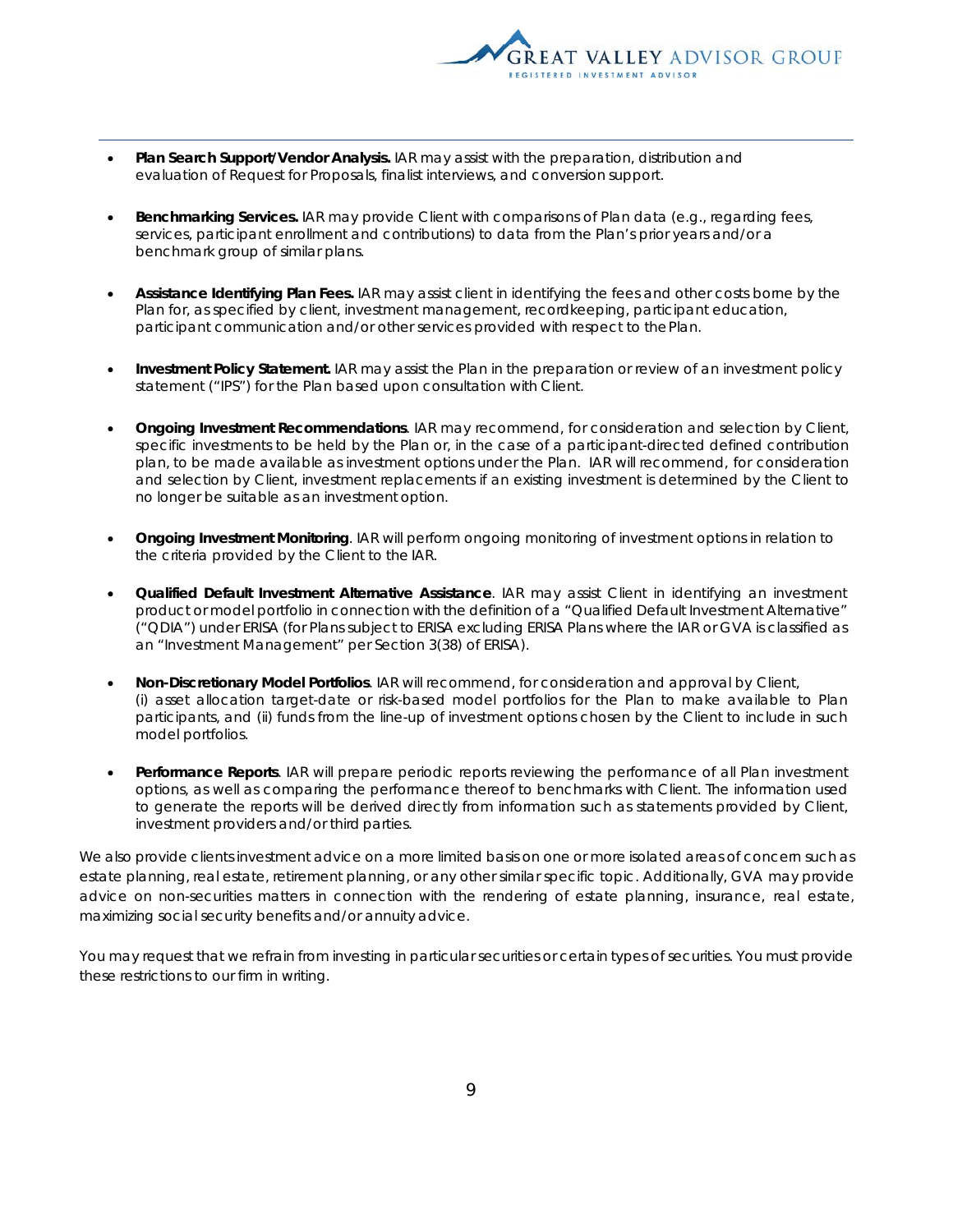

#### **SPECIFIC ADVISORY PROGRAMS**

The Registrant participates in advisory programs sponsored by broker-dealers that the Registrant uses as qualifying custodians. Specific details about each program are determined by the program sponsor and are subject to change. Clients should thoroughly review disclosure documents provided about the specific program they are participating in and the following is intended as a partial guide to the programs available.

#### **LPL Financial Sponsored Advisory Programs**

The Registrant may provide advisory services to clients through certain programs sponsored by LPL Financial, a registered investment advisor and broker dealer. Below is a brief description of each LPL Financial advisory program available through the Registrant. For more information regarding these programs, including more information on the advisory services and fees that apply, the types of investments available in the programs and the potential conflicts of interest presented by the programs please see the LPL Financial Part 2A Brochure or the applicable program's Part 2A Brochure and the applicable client agreement.

#### **i Optimum Market Portfolios Program (OMP)**

OMP is a professionally managed asset allocation program using Optimum Funds Class I shares. Under OMP, client authorizes LPL Financial on a discretionary basis to purchase and sell Optimum Funds pursuant to investment objectives chosen by the client. The Registrant will assist the client in determining the suitability of OMP for the client and assist the client in setting an appropriate investment objective. The Registrant will have discretion to select a mutual fund asset allocation portfolio designed by LPL Financial consistent with the client's investment objective. LPL Financial will have discretion to purchase and sell Optimum Funds pursuant to the portfolio selected for the client. LPL Financial will also have authority to rebalance the account. LPL Financial sets a minimum account value for OMP and changing account balances and minimum requirements may affect whether this program is appropriate for a particular client and may affect the fee charged.

## **ii. Personal Wealth Portfolios Program (PWP)**

PWP offers clients an asset management account using asset allocation model portfolios designed by LPL Financial. The Registrant will have discretion for selecting the asset allocation model portfolio based on client's investment objective. The Registrant will also have discretion for selecting third party money managers (PWP Advisors) or mutual funds within each asset class of the model portfolio. LPL Financial will act as the overlay portfolio manager on all PWP accounts and will be authorized to purchase and sell on a discretionary basis mutual funds and equity and fixed income securities. LPL Financial sets a minimum account value for PWP and changing account balances and minimum requirements may affect whether this program is appropriate for a particular client and may affect the fee charged.

#### **iii. Model Wealth Portfolios Program (MWP)**

MWP is a professionally managed mutual fund asset allocation program. The Registrant will obtain the necessary financial data from the client, assist the client in determining the suitability of the MWP program and assist the client in setting an appropriate investment objective. The Registrant will initiate the steps necessary to open an MWP account and have discretion to select a model portfolio designed by LPL Financials' Research Department consistent with the client's stated investment objective. LPL Financials' Research Department is responsible for selecting the mutual funds within a model portfolio and for making changes to the mutual funds selected. The client will authorize LPL Financial to act on a discretionary basis to purchase and sell mutual funds (including in certain circumstances exchange traded funds) and to liquidate previously purchased securities. The client will also authorize LPL Financial to effect rebalancing for MWP accounts. The MWP program also offers model portfolios designed by strategists other than LPL Financial's Research Department. The Registrant can choose among the available models designed by LPL Financial and outside strategists. LPL Financial sets a minimum account value for MWP and changing account balances and minimum requirements may affect whether this program is appropriate for a particular client and may affect the fee charged.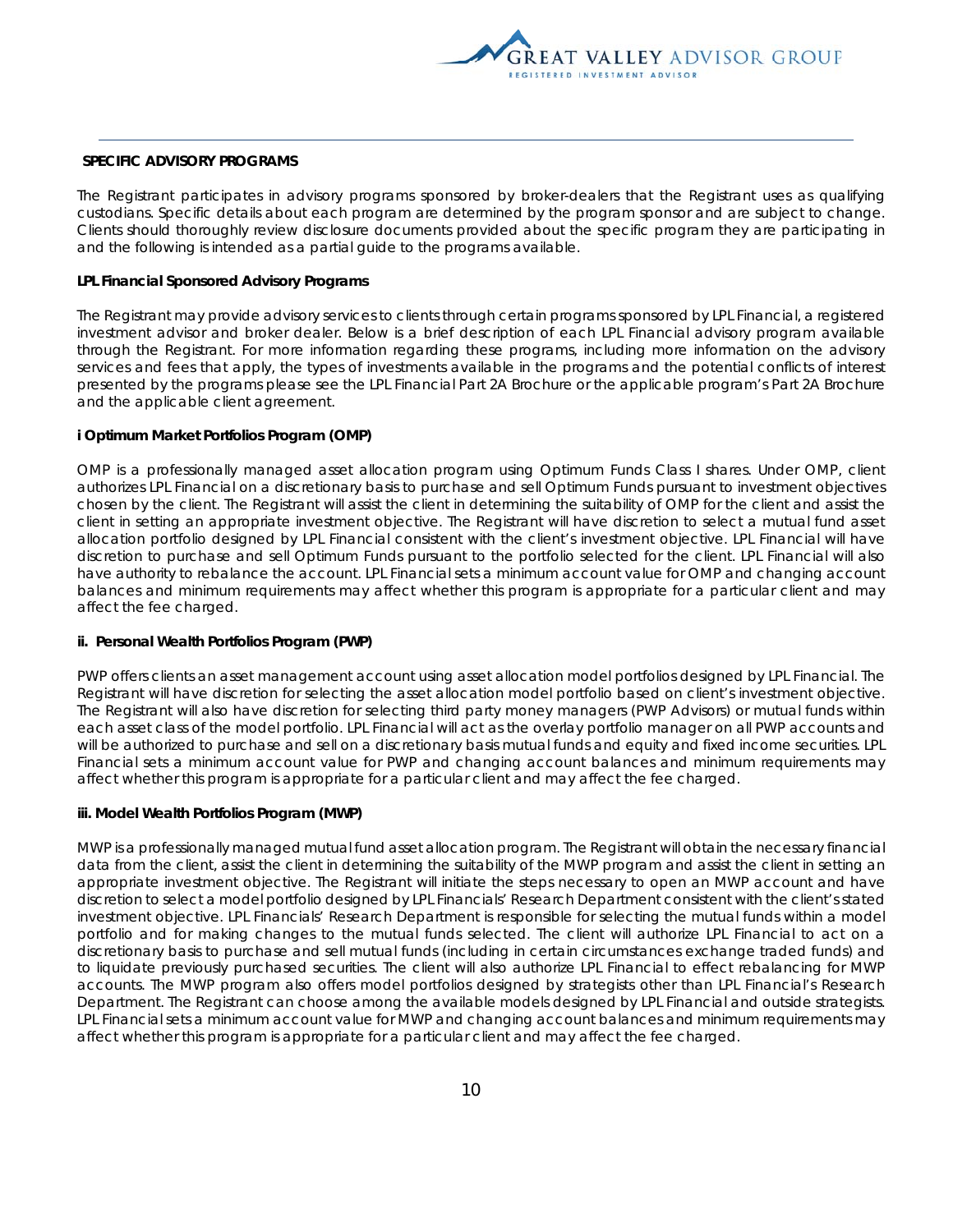

#### **iv. Manager Access Select Program (MAS)**

MAS provides clients access to the investment advisory services of professional portfolio management firms for the individual management of client accounts. The Registrant will assist client in identifying a third party portfolio manager (Portfolio Manager) from a list of Portfolio Managers made available by LPL Financial. The Portfolio Manager manages client's assets on a discretionary basis. The Registrant will provide initial and ongoing assistance regarding the Portfolio Manager selection process. LPL Financial and Portfolio Managers set minimum account values for MAS and changing account balances and minimum requirements may affect whether this program is appropriate for a particular client and may affect the fee charged.

#### **v. Guided Wealth Portfolios (GWP)**

GWP offers clients the ability to participate in a centrally managed, algorithm-based investment program, which is made available to users and clients through a web-based, interactive account management portal ("Investor Portal"). Investment recommendations to buy and sell exchange-traded funds and open-end mutual funds are generated through proprietary, automated, computer algorithms (collectively, the "Algorithm") of FutureAdvisor, Inc. ("FutureAdvisor"), based upon model portfolios constructed by LPL and selected for the account as described below (such model portfolio selected for the account, the "Model Portfolio"). Communications concerning GWP are intended to occur primarily through electronic means (including but not limited to, through email communications or through the Investor Portal), although GVA will be available to discuss investment strategies, objectives, or the account in general in person or via telephone.

A preview of the Program (the "Educational Tool") is provided for a period of up to forty-five (45) days to help users determine whether they would like to become advisory clients and receive ongoing financial advice from LPL, FutureAdvisor and GVA by enrolling in the advisory service (the "Managed Service"). The Educational Tool and Managed Service are described in more detail in the GWP Program Brochure. Users of the Educational Tool are not considered to be advisory clients of LPL, FutureAdvisor or GVA, do not enter into an advisory agreement with LPL, FutureAdvisor or GVA, do not receive ongoing investment advice or supervisions of their assets, and do not receive any trading services.

A minimum account value of \$5,000 is required to enroll in the Managed Service.

#### **FEES FOR LPL FINANCIAL ADVISORY PROGRAMS**

The account fee charged to the client for each LPL Financial advisory program is negotiable, and may be subject to maximum fees set by LPL Financial. Account fees are payable quarterly in advance.

LPL Financial serves as program sponsor, investment advisor and broker dealer for the LPL Financial advisory programs. The Registrant and LPL Financial may share in the account fee and other fees associated with program accounts. The Registrant's representatives may also be registered representatives of LPL Financial and may receive benefits from LPL Financial based in part on client participation in LPL Financial Advisory Programs.

#### **a. Fidelity Advisory Programs**

The Registrant may also provide advisory services through Fidelity as the broker dealer custodian. Below is a brief description of each advisory program available at Fidelity. Fidelity Separate Account Network®(SAN) – Fidelity offers a Separate Account Network program ("SAN Program"), a unified platform for managed portfolios.

The SAN Program enables the Registrant and its representatives to build separately managed account portfolios from a vast network of managers to meet client needs which will be managed by designated SAN Managers on a discretionary basis. The minimum investment required by each individual SAN Manager must be met. Please refer to the SAN Manager's Part 2A Brochure or comparable disclosure document provided to you by you're the Registrant IAR. This is a wrap program, and the Registrant will deliver to client a copy of their Part 2A, Appendix 1.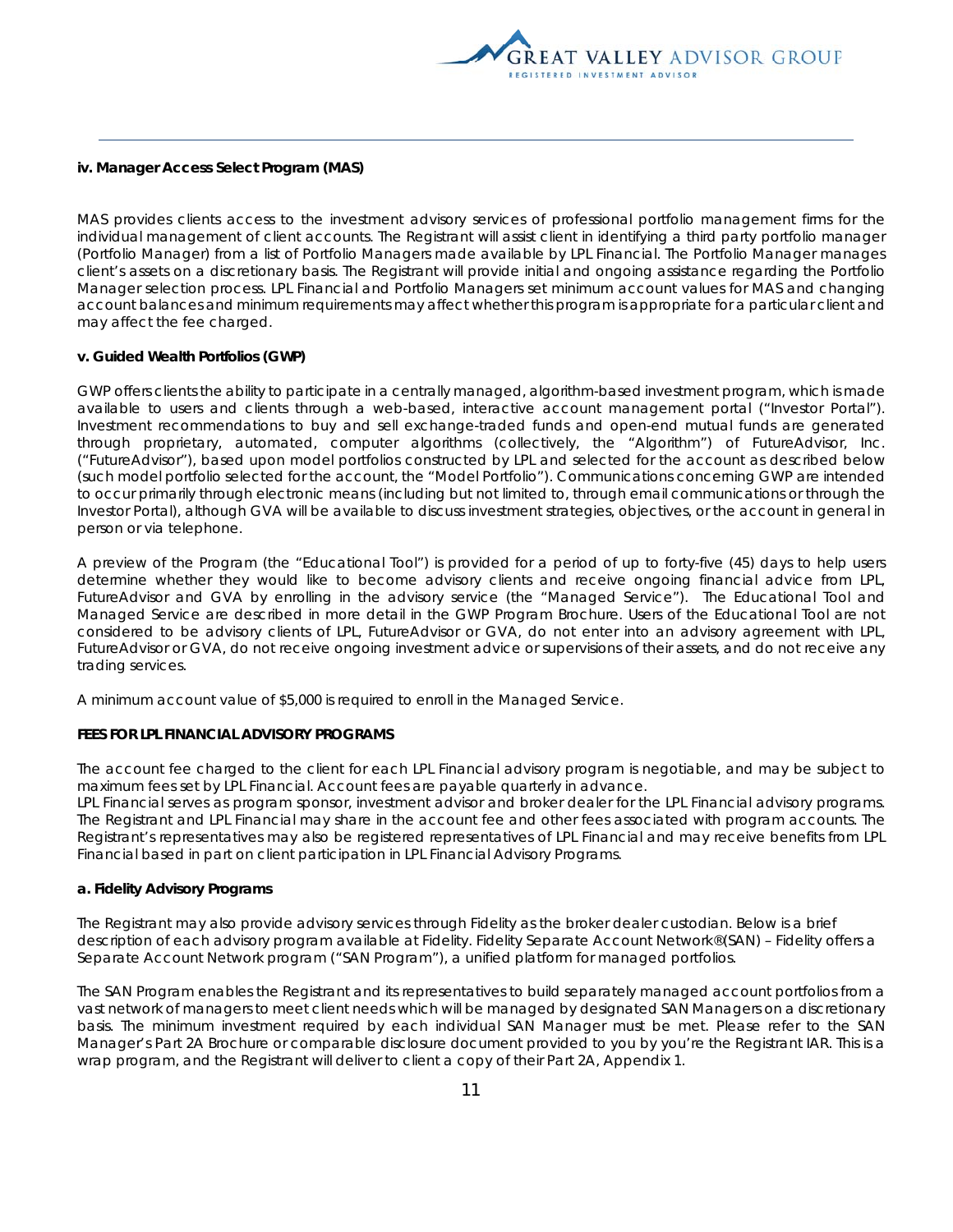

Some managers under the SAN program may require an additional client advisory agreement with the client in addition to the agreement the client signs with the Registrant. For a complete description of the services offered, the programs, the fees charged and minimum account requirements, please refer to the separate disclosure brochure (such as Part 2A of Form ADV) maintained by the Money Manager as provided by your Financial Advisor.

Clients should carefully review these additional disclosure brochures for important and specific details including, among other things, fees, experience, investment objectives and risk guidelines, and disclosure of the money manager's potential conflicts of interest.

The Registrant and Client together determine which program to engage. Clients will receive confirmations and statements reflecting all transactions in their account. However, in no circumstances shall the Registrant or its representative have the discretionary authority to close the account or withdraw funds or securities, with the exception of the Registrant' advisory fees on a quarterly basis. Clients should refer to the Brochure, client agreement and other account paperwork for each investment program for more detailed information about the services available under the program.

In addition, the Registrant may also refer advisory clients to other investment advisory programs not associated with any of the programs described above. The Registrant's Chief Compliance Officer remains available to address any questions that a client or prospective may have regarding any conflict of interest associated with an investment advisory program.

#### **b. Schwab Institutional Intelligent Portfolios**

The Registrant provides portfolio management services through Institutional Intelligent Portfolios™, an automated, online investment management platform for use by independent investment advisors and sponsored by Schwab Wealth Investment Advisory, Inc. (the "Schwab IIP Program" and "SWIA," respectively). Through the Schwab IIP Program, the Registrant offers clients a range of investment strategies the Registrant has constructed and manages, each consisting of a portfolio of exchange traded funds ("ETFs") and a cash allocation. The client may instruct the Registrant to exclude up to three ETFs from their portfolio. The client's portfolio is held in a brokerage account opened by the client at SWIA's affiliate, Charles Schwab & Co., Inc. ("CS&Co"). The Registrant is independent of and not owned by, affiliated with, or sponsored or supervised by SWIA, CS&Co or their affiliates (together, "Schwab"). The Schwab IIP Program is described in the Schwab Wealth Investment Advisory, Inc. Institutional Intelligent Portfolios™ Disclosure Brochure (the " Schwab IIP Program Disclosure Brochure"), which is delivered to clients by SWIA during the online enrollment process.

The Registrant, and not Schwab, is the client's investment advisor and primary point of contact with respect to the Schwab IIP Program. The Registrant is solely responsible, and Schwab is not responsible, for determining the appropriateness of the Schwab IIP Program for the client, choosing a suitable investment strategy and portfolio for the client's investment needs and goals, and managing that portfolio on an ongoing basis. SWIA's role is limited to delivering the Schwab IIP Program Disclosure Brochure to clients and administering the Schwab IIP Program so that it operates as described in the Schwab IIP Program Disclosure Brochure. The Registrant has contracted with SWIA to provide it with the technology platform and related trading and account management services for the Schwab IIP Program. This platform enables the Registrant to make the Schwab IIP Program available to clients online and includes a system that automates certain key parts of its investment process (the "Schwab System"). The Schwab System includes an online questionnaire that helps the Registrant determine the client's investment objectives and risk tolerance and select an appropriate investment strategy and portfolio.

Clients should note that the Registrant will recommend a portfolio via the Schwab System in response to the client's answers to the online questionnaire. The client may then indicate an interest in a portfolio that is one level more conservative or more aggressive than the recommended portfolio, but The Registrant then makes the final decision and selects a portfolio based on all the information The Registrant has about the client. The Schwab System also includes an automated investment engine through which The Registrant manages the client's portfolio on an ongoing basis through automatic rebalancing and tax-loss harvesting (if the client is eligible and elects).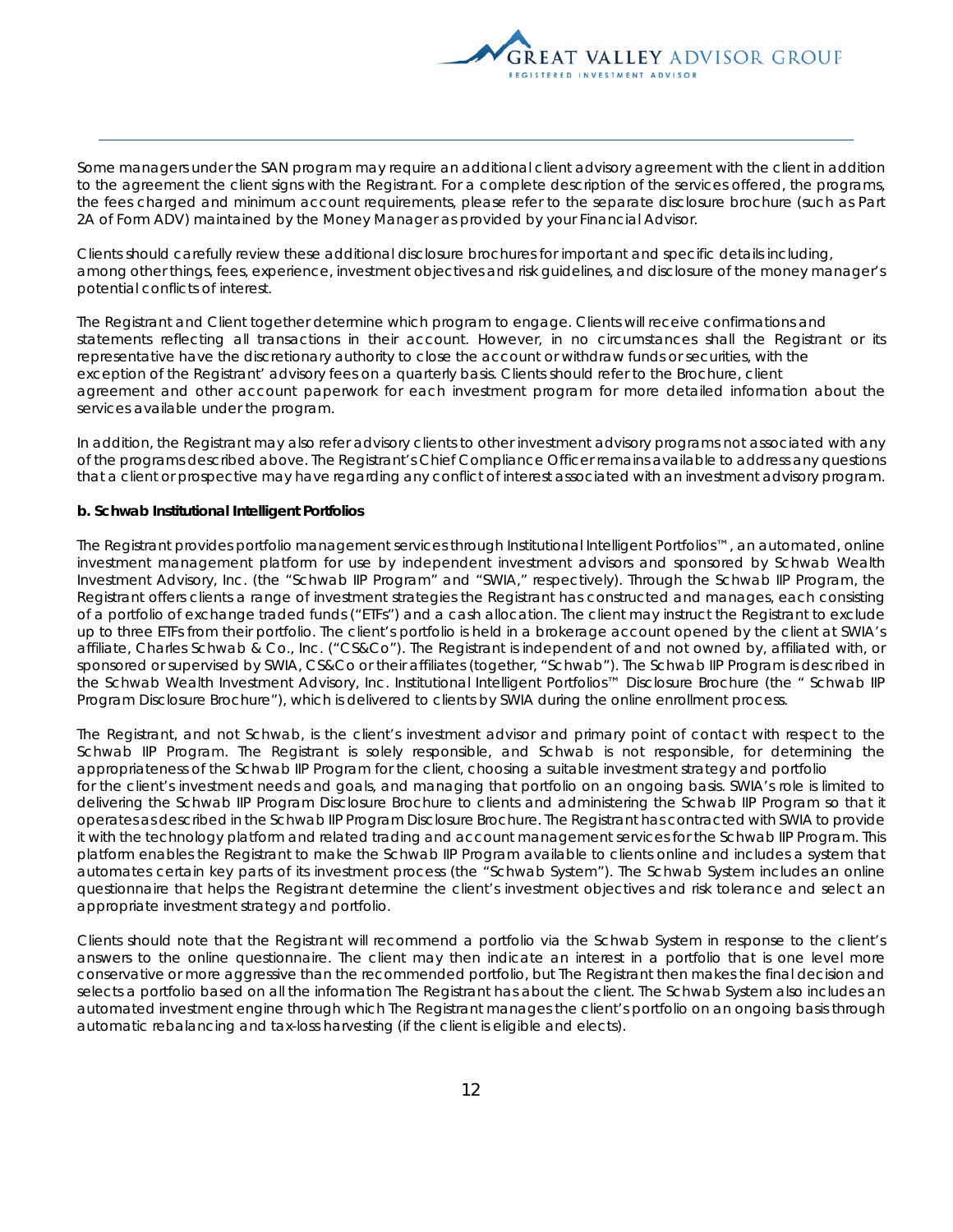

The Registrant does not receive a portion of a wrap fee for its services to clients through the Schwab IIP Program. Clients do not pay fees to SWIA in connection with the Schwab IIP Program, but the Registrant charges clients a fee for its services as described below under Item 5.

## **FEES AND COMPENSATION**

The Registrant's fees are not set or supervised by Schwab. Clients do not pay brokerage commissions or any other fees to CS&Co as part of the Schwab IIP Program. Schwab does receive other revenues in connection with the Schwab IIP Program, as described in the Schwab IIP Program Disclosure Brochure. The Registrant does not pay SWIA fees for its services in the Schwab IIP Program so long as the Registrant maintains \$100 million in client assets in accounts at CS&Co that are not enrolled in the Schwab IIP Program. If the Registrant does

not meet this condition, then the Registrant will be liable to pay SWIA an annual fee of 0.10% (10 basis points) on the value of the Registrant's clients' assets in the Schwab IIP Program. This fee arrangement gives

the Registrant an incentive to recommend or require that the Registrant's clients with accounts not enrolled in the Schwab IIP Program be maintained with CS&Co.

The Registrant may also recommend that clients establish investment accounts with registered broker-dealers or custodians outside of LPL Financial who are members of FINRA and SIPC to maintain custody of clients' assets and to effect trades for their accounts. These custodians currently include:

1. Schwab Advisor Services division of Charles Schwab & Co., Inc. (CS&Co), a registered broker-dealer, member SIPC,

2. Fidelity, and

3. SEI.

### **Assets Under Management**

As of December 31, 2019, GVA managed \$2,971,462,547 in total regulatory assets under management, including a total of \$2,316,024,877 in assets managed on a discretionary basis and an additional \$655,437,670 in assets managed on a non-discretionary basis.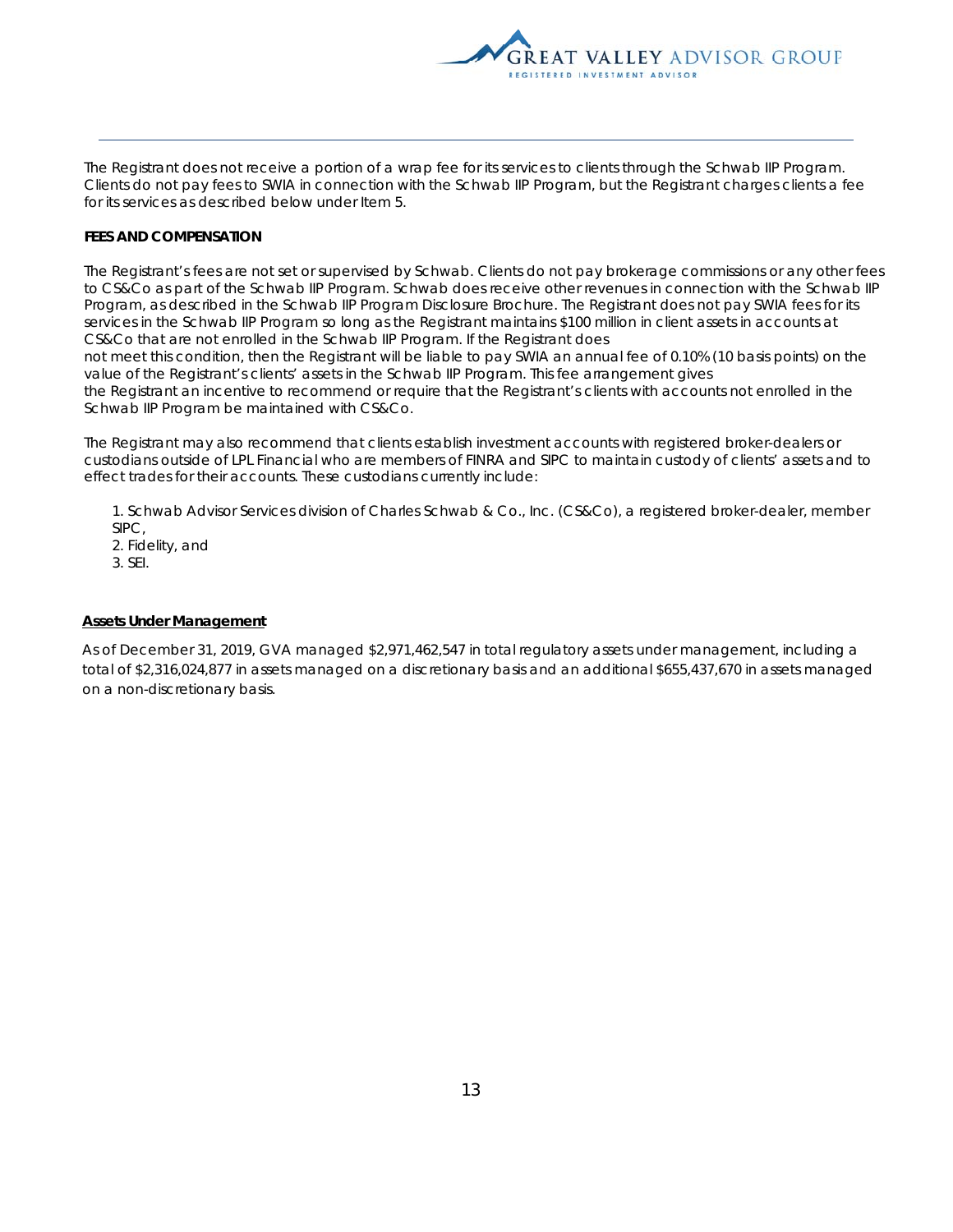

## **Item 5 – Fees and Compensation**

## **Investment Management Fees and Compensation**

GVA charges a fee as compensation for providing Investment Management services on your account. These services include advisory and consulting services, trade entry, investment supervision, and other account maintenance activities. The custodian may separately charge custodial fees, transaction costs, redemption fees, retirement plan and administrative fees or commissions. See Additional Fees and Expenses below.

In addition, some mutual fund assets held in client accounts may have been subject to deferred sales charges and 12(b)-(1) fees and other mutual fund annual expenses as described in the fund's prospectus. Furthermore, some existing variable annuities may be subject to trailing service fees, deferred sales charges, and mortality and expense fees. These fees are independent of our fees and should be disclosed by the custodian or contained in the prospectus or other offering documents of each fund. You should also note that fees for comparable services vary and lower fees for comparable services may be available from other sources.

We charge fees for accounts based on an annual percentage of assets under management. The fees are applied to the account asset value on a pro-rated basis, billed quarterly in advance or arrears depending on the selected custodian. The initial fee will be based upon the date the account is accepted for management by execution of the investment advisory contract by the Firm and the assets are transferred through the last day of the current calendar quarter. The management fee is based on the size of the account at inception and is reviewed annually and reset at the time of the advisory client's annual review if the account(s) qualify for a lower fee. The fee is charged quarterly and is calculated on the market value of the account as of the last day of the quarter. The market value will be determined as reported by the Custodian. Fees are assessed on all assets under management, including securities, cash and money market balances.

At our discretion, we may add (aggregate) asset amounts in accounts from your same household together to determine the advisory fee for all your accounts. We may do this, for example, where we also service accounts on behalf of your minor children, individual and joint accounts for a spouse, and/or other types of related accounts. This consolidation practice is designed to allow you the benefit of an increased asset total, which could potentially cause your account(s) to be assessed at a reduced advisory fee based on the asset levels available in our fee schedule.

You authorize us to debit your account quarterly for our fee. The independent qualified custodian holding your funds and securities will debit your account directly for the advisory fee and pay that fee to us.

You will provide written authorization permitting the fees to be paid directly from your account held by the qualified custodian. Further, the qualified custodian agrees to deliver an account statement at least quarterly directly to you indicating all the amounts deducted from the account including our advisory fees. You are encouraged to review your account statements for accuracy. We will receive a duplicate copy of the custodian's statement that was delivered to you.

Either GVA or you may terminate the management agreement, upon 30 day written notice to the other party. If applicable, the management fee will be pro-rated to the date of termination, for the quarter in which the cancellation notice was given, and any unearned fees will be refunded to you. Upon termination, you are responsible for monitoring the securities in your account, and we will have no further obligation to act or advise with respect to those assets.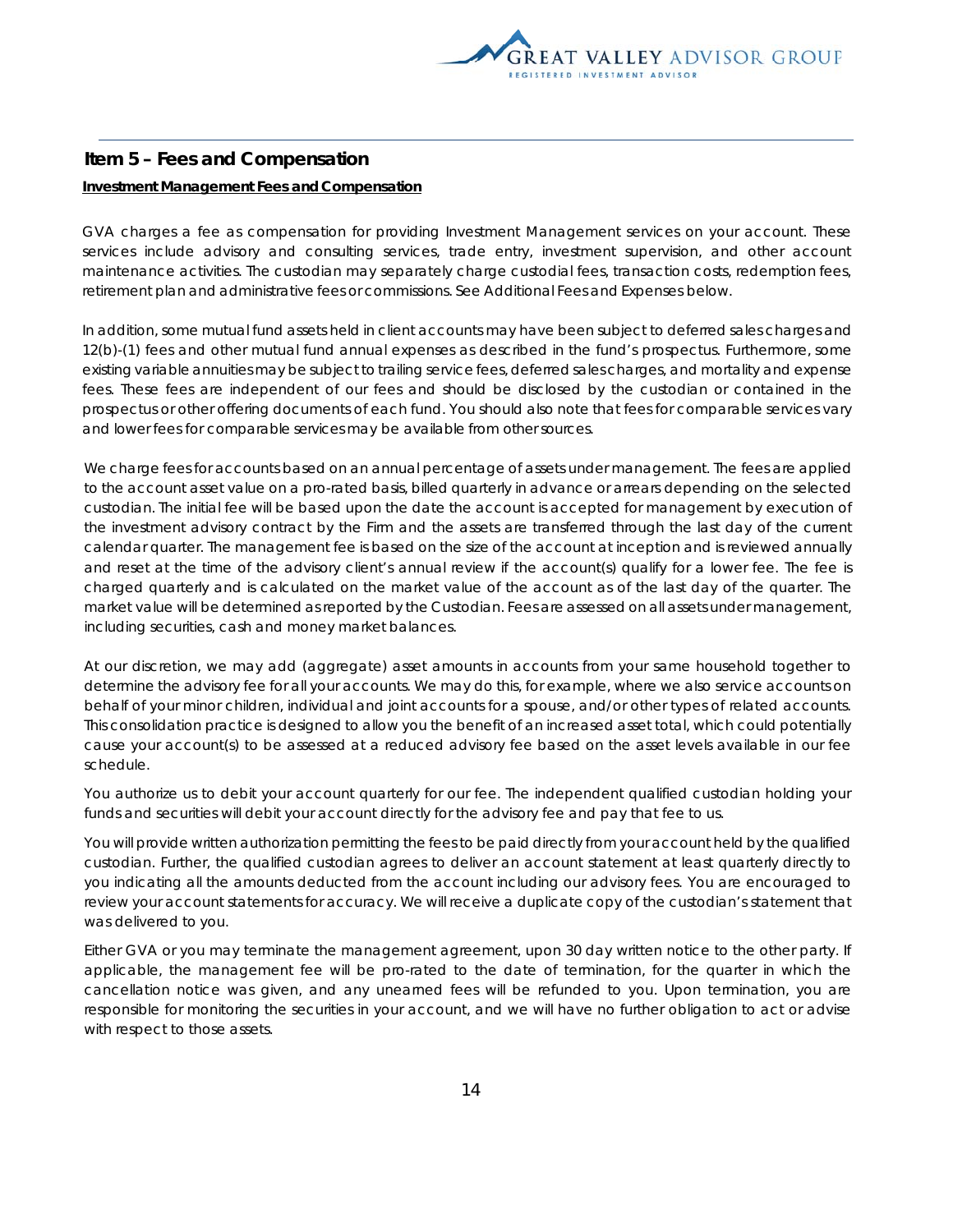

#### **Non-Wrap Fee Basis**

If client engages GVA to provide discretionary and/or non-discretionary investment advisory services for a fee, the annual investment advisory fee shall be based upon a percentage (%) of the market value and type of assets. The IAR may at their discretion, negotiate a fee based on the following schedule:

| <b>Market Value</b>                                                                                                     | <b>Annual Fee %</b> |  |  |
|-------------------------------------------------------------------------------------------------------------------------|---------------------|--|--|
| $$0 - 500,000$                                                                                                          | 2.50%               |  |  |
| $$500,001 - 1,000,000$                                                                                                  | 2.25%               |  |  |
| $$1,000,000 - 3,000,000$                                                                                                | 2.00%               |  |  |
| $$3,000,001 +$                                                                                                          | Negotiable          |  |  |
| used as a quideline only; all fees and account value tiers are subject to negotiation at<br>the sole discretion of GVA. |                     |  |  |

#### **Wrap Fee Basis**

Clients participating in separately managed account programs of TPAs may be charged various program fees in addition to the advisory fee charged by GVA. Such fees may include the investment advisory fees of the TPAs, which may be charged as part of a wrap fee arrangement. In a wrap fee arrangement, clients pay a single fee for advisory and other services. Clients' portfolio transactions may be executed without commission charges in a wrap fee arrangement. In evaluating such an arrangement, the client should also consider that, depending upon the level of the wrap fee charged by the TPA, the amount of portfolio activity in the client's account, and other factors, the wrap fee may or may not exceed the aggregate cost of such services if they were to be provided separately. The current annual advisory fee range is generally between 2%-2.5% but it is possible that certain client assets could incur additional advisory fees. We will review with clients any separate program fees that may be charged on their accounts.

#### **Third Party Advisor Fees**

Fees and billing methods are outlined in each respective TPA's Brochure and Advisory Contract. GVA will be paid an on-going fee by the TPA based upon a percentage of your assets under management with the TPA. You will receive disclosure of all fees paid to GVA by the TPA, which include the terms of the compensation arrangement and a description of the compensation paid, at the time of signing an advisory agreement with the TPA. GVA negotiates its fee with each TPA.

One particular TPA, SEI Investments ("SEI"), offers programs with two different fee structures in which GVA clients can participate. One program is a separately managed account for which GVA clients are charged a fee by SEI for the day-to-day management of the client's assets. Clients in this program may also be charged a separate fee by GVA for its supervision and oversight of client accounts that utilize the SEI program. The second type of SEI program in which clients may invest charges only a single advisory fee, 100% of which is paid to GVA. In this program, SEI does not charge GVA clients a separate fee and is instead compensated in other ways, such as through the receipt of brokerage commissions on transactions executed in the client's account or from the receipt of advisory fees from mutual funds or other investments in which your assets are invested as part of the program.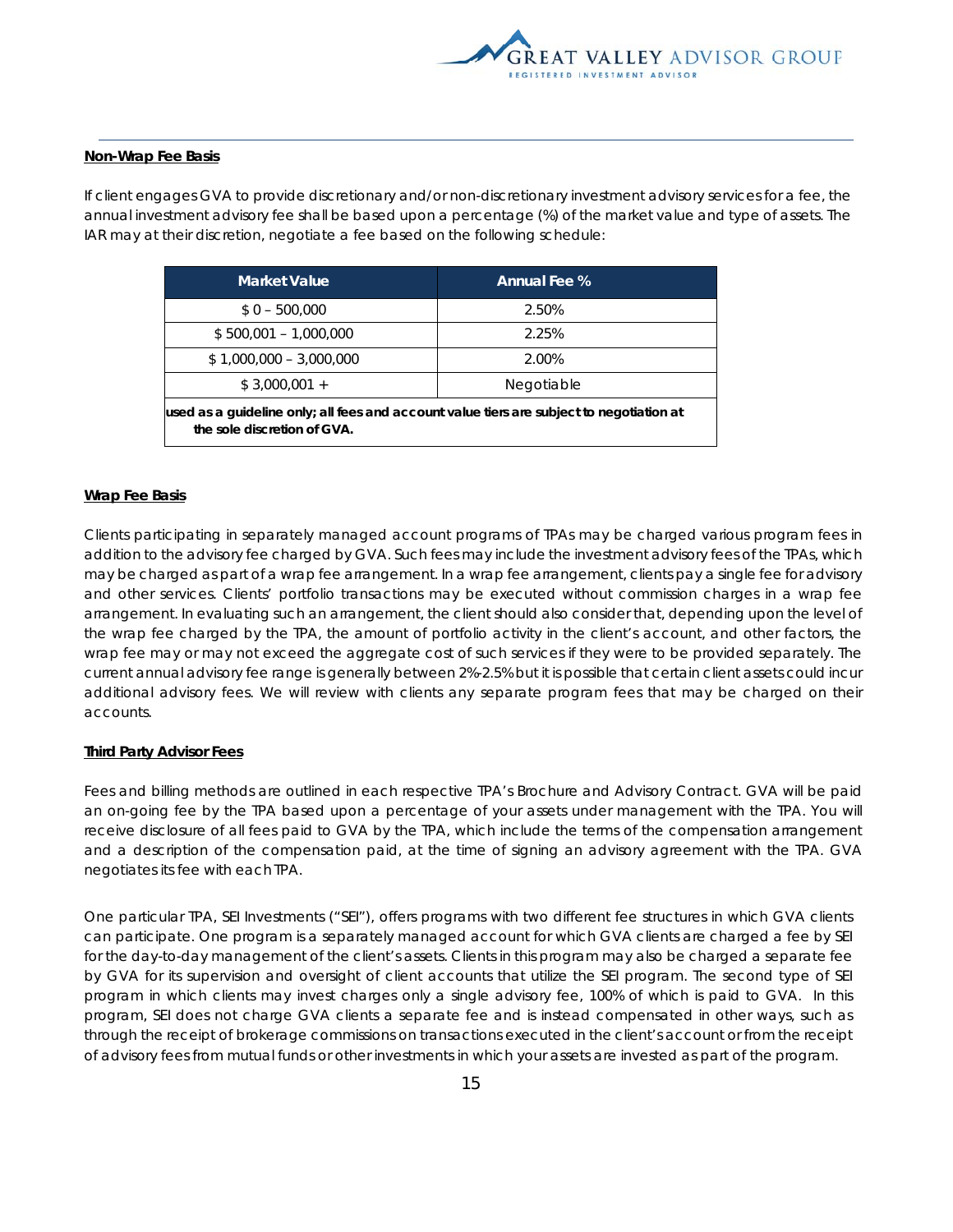

GVA and GVA IARs have a potential conflict of interest to recommend selections of TPA's that would result in higher advisory fees paid to GVA, including recommendations to the SEI program for which GVA receives 100% of the advisory fee. GVA attempts to mitigate this conflict by reviewing that the TPAs and TPA programs selected by clients are consistent with the client's stated investment profile. GVA also has a fiduciary obligation to make recommendations based solely on your objectives and needs.

The minimum account size for participating in a TPA program will vary from TPA to TPA. All such minimums will be disclosed in the respective TPA's Brochure. GVA may have the ability to negotiate such minimums for you.

You may terminate your relationship in accordance with the respective TPA's disclosure documents. If you terminate your participation in a TPA's program within five business days of inception, you will receive a full refund of the fee. Pre-paid fees will be refunded in accordance with the respective TPA's agreement and disclosure documents.

For discretionary accounts, a TPA relationship may be terminated at your IAR's discretion. GVA may at any time terminate the relationship with a TPA that manages your assets. GVA will notify you of instances where we have terminated a relationship with a TPA with which you maintain accounts through GVA. GVA will not conduct ongoing supervisory reviews of the TPA following such termination.

Factors involved in the termination of a TPA may include a failure to adhere to their stated management style or your objectives, a material change in the professional staff of the TPA, unexplained poor performance, service level decrease, unexplained inconsistency of account performance, or our decision to no longer include the TPA on our list of approved managers. GVA IARs may receive fees from mutual funds and variable annuities which are designated for management in a TPA program, which may represent additional compensation to the GVA IAR above the compensation that he or she receives from GVA.

GVA offers several investment management programs. Account custodial services may be provided by several account custodians depending on the investment management program offered. Programs may have higher or lower fees than other programs available through GVA or available elsewhere. Investment management programs may differ in the services provided and method or type of management offered, and each may have different account minimums. Client reports will depend upon the management program selected. Please see complete details in the program brochure and custodial account agreement for each program recommended and offered.

#### **Financial Planning and/or Consulting Fees**

The fixed fee for initial financial planning services ranges from \$250 to \$16,000, and is negotiable, depending upon the complexity and scope of the plan, the client's financial situation, and objectives. The one-time fee charged to clients ranged up to \$7,500 in the most recent calendar year. The initial financial planning services fee is charged on the start date of entering into the plan. For clients who require ongoing service for their financial plan, GVA may charge a recurring fee, typically not to exceed \$2,500 per year, paid monthly, quarterly, bi-annually, or annually, with any outstanding balance due on December 31st. This fee is also negotiable, depending upon the complexity and scope of the plan, the client's financial situation, and objectives. Typically, financial planning fees will be due upon the client's acceptance of the plan. However, other fee payment arrangements may be negotiated.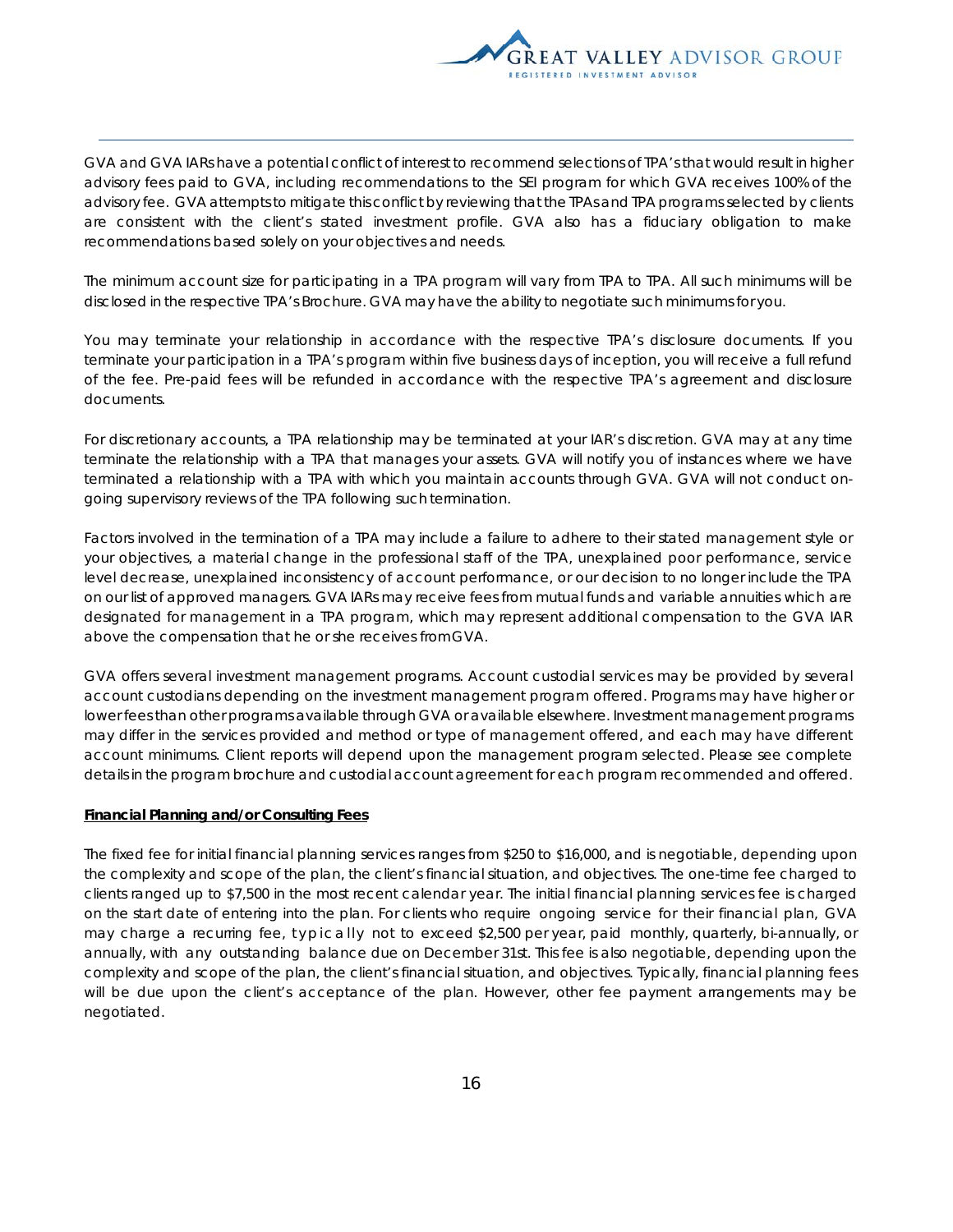

Prior to engaging GVA to provide planning or consulting services, clients are required to enter into a "Consulting Services Agreement" with the IARs of GVA, which sets forth the terms and conditions of the engagement, including fees. If the agreement is terminated prior to the completion of the project, any pre- paid fees received by GVA will be returned to Client on a pro rata basis.

Fees for financial planning and/or consulting and/or analysis on specific client needs will be determined on a fixed fee basis. Fees will be discussed and agreed upon between the client and the investment adviser representative and will be specifically identified in the appropriate contract. In no case are our fees based on, or related to, the performance of your funds or investments.

As a financial planning client, you are under no obligation to act upon any of our recommendations or effect the transaction(s) through us if you decide to follow the recommendations.

When both investment management or plan implementation and financial planning services are offered, there is a potential conflict of interest since there is an incentive for the party offering financial planning services to recommend products or services for which GVA or an affiliated company may receive compensation. GVA attempts to mitigate this conflict by reviewing the recommendations made by GVA IARs clients are consistent with your stated investment profile. GVA and its IARs also have a fiduciary obligation to make recommendations based solely on your objectives and needs.

#### **Brokerage and Insurance Product Fees**

In addition to providing advisory services through GVA, IARs may also sell or recommend investment and insurance products in their capacity as registered broker/dealer representatives of LPL Financial Corporation and as licensed insurance agents, including but not limited to variable life insurance, variable annuities, private placement programs, 1031 Exchange (also called a Like-Kind Exchange) of life insurance (collectively, "Third Party Products"). Investments in these Third-Party Products are not considered when calculating the fee that GVA will charge you. However, GVA IARs receive compensation from the sale of these Third Party Products, the amount of which varies depending on the type of product purchased. IARs acting as a broker agent (as opposed to investment advisor representative and/or insurance agent capacity) may therefore have a financial incentive to sell products for which the IAR will receive greater compensation than other financial products. When IARs of GVA receive commissions in connection with the sale of securities products recommended to our advisory clients, GVA may reduce a portion of its fees by the amount of the commissions earned by GVA's IARs. GVA does not participate in any soft dollar arrangements.

You should know that GVA does not monitor or supervise GVA IARs' activities with respect to Third Party Products, including any particular conflicts of interest resulting from selling products with different fees. Those activities are instead supervised by the broker, LPL, and insurance company with which the GVA IAR is associated. A de minimis number of GVA IARs are also IARs of LPL's investment advisory business in connection to discretionary ERISA Plans and, as such, serve as "Investment Managers" per ERISA Rule 3(38). In these circumstances, the IARs are supervised by LPL and are required to follow LPL's policies and procedures when acting in such capacity.

## **Retirement Plan Consulting Fees**

Our fees for retirement plan consulting are negotiable and based on services selected. If ongoing services are being provided, they are expressed as an annual rate. The minimum annual fee is \$1,000, the maximum annual fee is 1% based on the amount of eligible plan assets.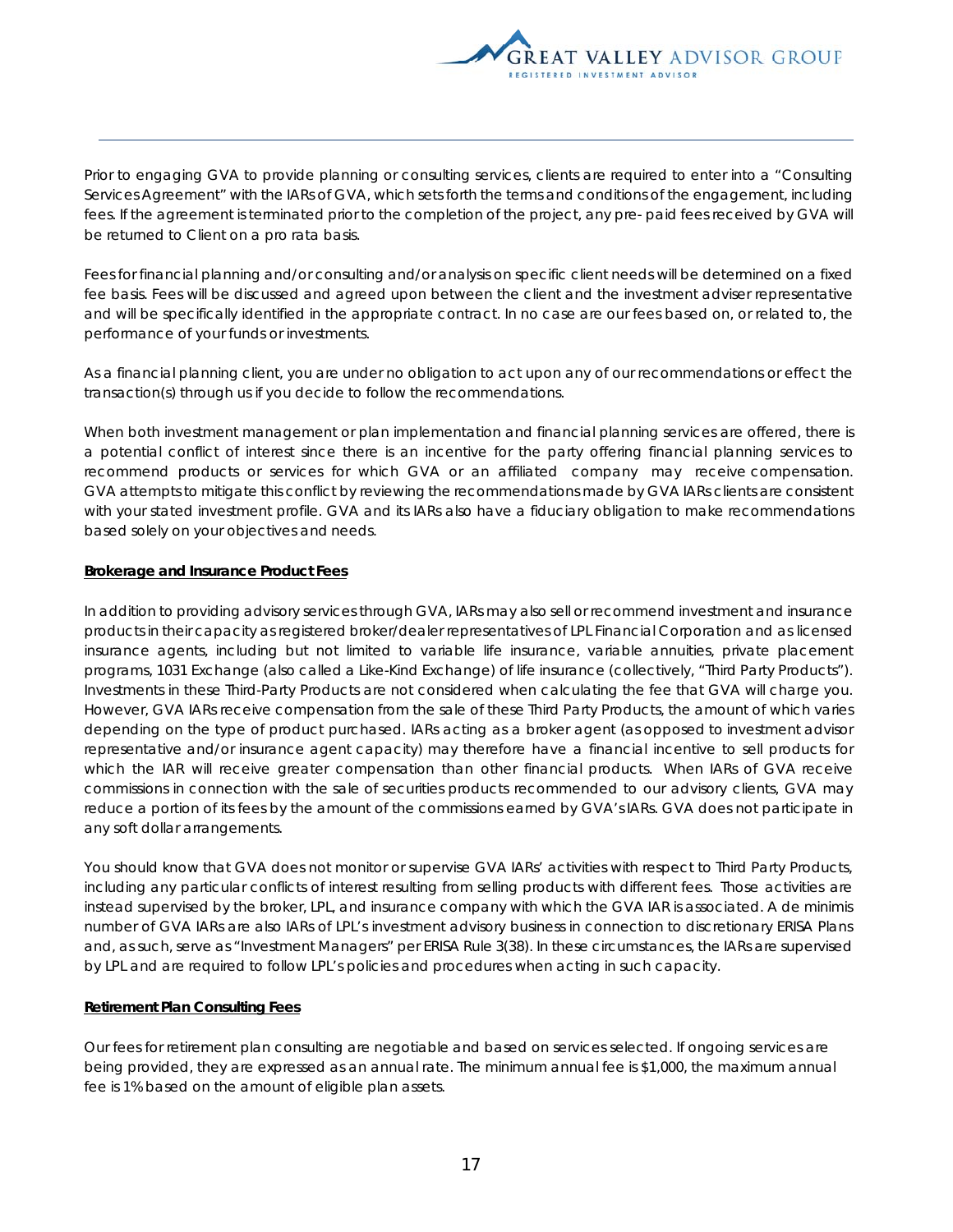

#### **LPL Financial Custodian Fees**

In-house investment advisory accounts may be custodied with LPL Financial via a SWM I or SWM II account. When utilizing a SWM I account, the client will bear transaction charges for purchases, sales and exchanges in the account, including for mutual funds, equities, fixed income securities and options. Within a SWM II account, the transaction costs are borne by the Advisor. However, when mutual funds within a SWM I/SWM II account charge 12b-1 fees (typically Class A shares), the client will bear those fees.

The transaction charges vary based on security type (see SWM I/SWM II Account Agreement for current fees). In the case of mutual funds, the transaction charges vary depending on whether LPL retains compensation from the mutual fund and therefore assesses a lower transaction charge. Transaction charges are thus typically higher for mutual funds with lower expense ratios.

Advisors may adjust the advisory fee charged on assets in a SWM II account to offset the transaction charges they absorb on behalf of the client, particularly when selecting lower expense mutual funds.

According to LPL's SWM/SWM II account agreement: "transaction charges are paid to LPL to defray costs associated with trade execution; however, they are not directly related to transaction-related expenses of LPL and are a source of revenue to LPL."

#### **Additional Fees and Expenses**

Advisory fees payable to us do not include the fees you may pay when we purchase or sell securities for your account(s). The following list of fees or expenses are what you may pay directly to third parties, whether a security is being purchased, sold or held in your Account(s) under our management.

- Brokerage commissions;
- Transaction fees;
- Exchange fees;
- SEC fees;
- Advisory fees and administrative fees charged by Mutual Funds (MFs), and/or Exchange Traded Funds (ETFs)
- Advisory fees charged by sub-advisers (if any are used for your account
- Custodial Fees;
- Deferred sales charges (on MFs or annuities);
- Odd-Lot differentials;
- Transfer taxes;
- Wire transfer and electronic fund processing fees;
- Fees on existing variable annuities that may have been subject to trailing service fees, deferred sales charges, and mortality and expense fees.
- Fees on mutual fund assets held in your account that may have been subject to deferred sales charges, 12 (b)(1) or shareholder servicing fees, administrative fees and other mutual fund annual expenses as described in the fund's prospectus.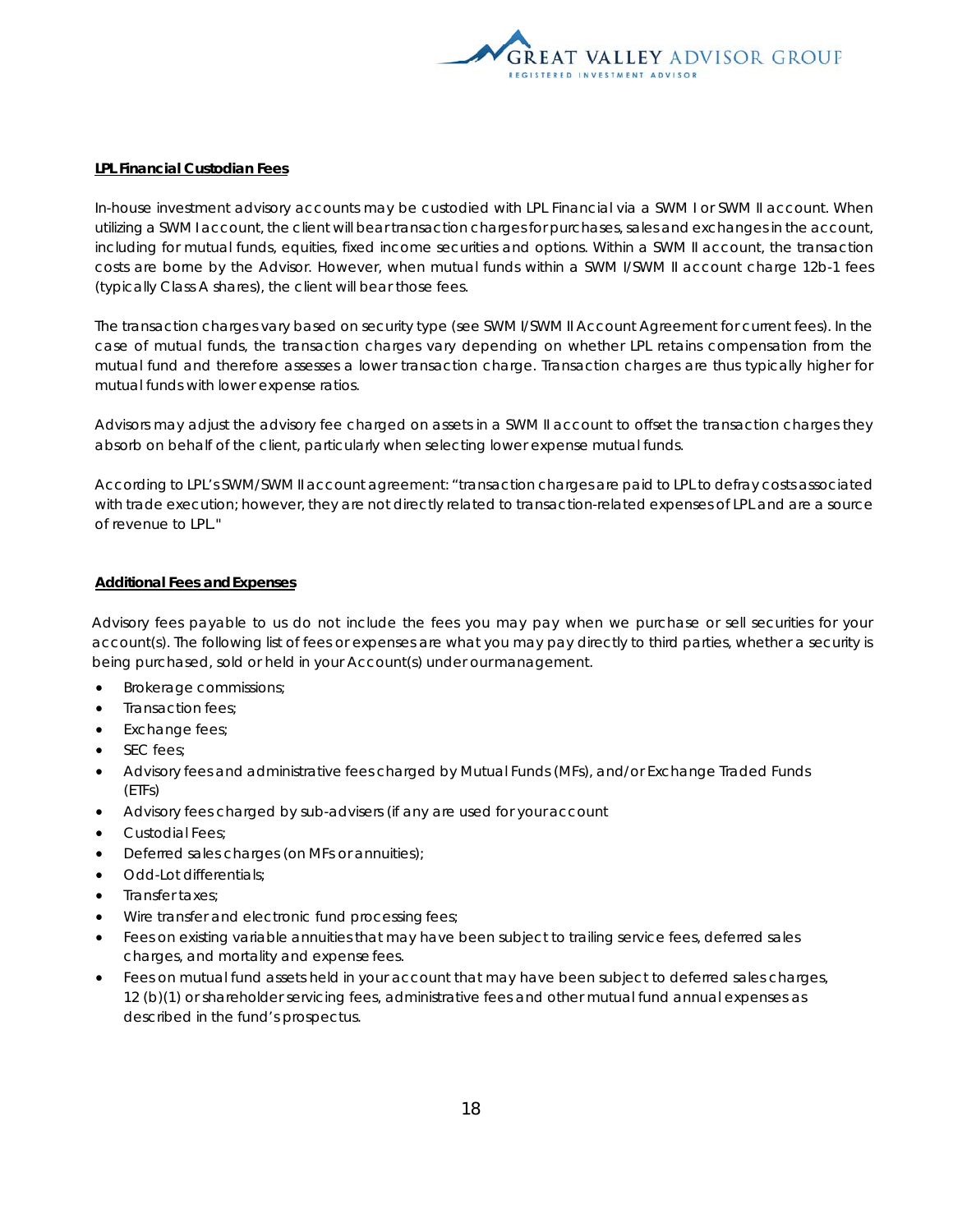

Please refer to the "Brokerage Practices" for discussion of GVA's brokerage practices.

Brokerage fees and commissions are charged to you for securities trade executions. These brokerage fees may be billed to you by the broker/dealer or custodian of record for your account, not GVA. Any such fees are exclusive of, and in addition to, GVA compensation. You will be solely and directly responsible for all fees, including other than GVA fees billed directly to you.

#### **Conflicts of Interest Involving Fees**

Conflicts of interest involving fees are addressed first and foremost by making you aware of them by way of this brochure. Secondly, we periodically evaluate the overall annual cost to our clients in connection with our advisory services. As a general guideline (but not an absolute limit), we look for total client costs associated not only with our advisory services but the resulting transactions carried out in connection therewith not to exceed 3.0% (on an annual basis) of your assets that we have been assigned to manage. Keep in mind that Third Party Products (i.e., brokerage and insurance products) offered by your GVA IAR may charge fees in addition to the fees charged by GVA and GVA does not monitor or compare those fees to the fees it charges for investment advisory services.

You are always welcome to request a current copy of our brochure. We are obligated to provide you a copy of the brochure no later than the time you sign an agreement with us, as applicable, annually we are required to provide you either a copy of our current brochure or instructions on how to request a copy of our current brochure.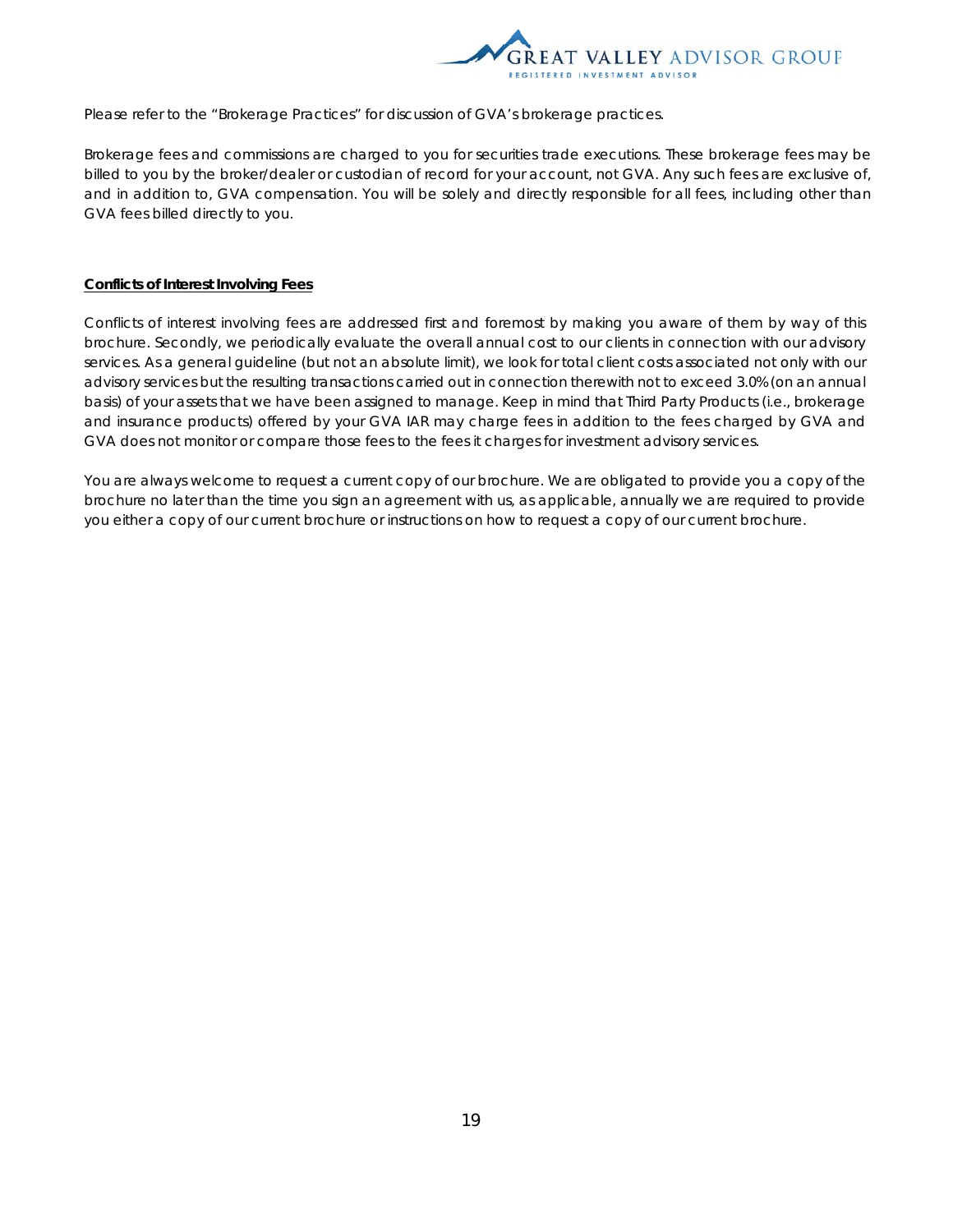

## **Item 6 – Performance-Based Fees and Side-By-Side Management**

GVA does not charge advisory fees on a share of the capital appreciation of the funds or securities in a client account (so-called performance-based fees); therefore, GVA does not encounter side-by-side management concerns as with other advisers who manage both performance-based and nonperformance-based accounts in the same strategies. Our advisory fee compensation is charged only as disclosed above in Fees and Compensation (Section 5). It is possible that performance-based fees may be charged by Third Party Products recommended by your GVA IAR. You should discuss all such fees with your IAR and review the governing documents of the investment offering.

It is also possible that performance-based fees may be charged to one or more investment products, such as mutual funds, ETFs or private funds, recommended by GVA. Any such fees would be paid to the investment manager of the mutual fund, ETF or private fund and not to GVA.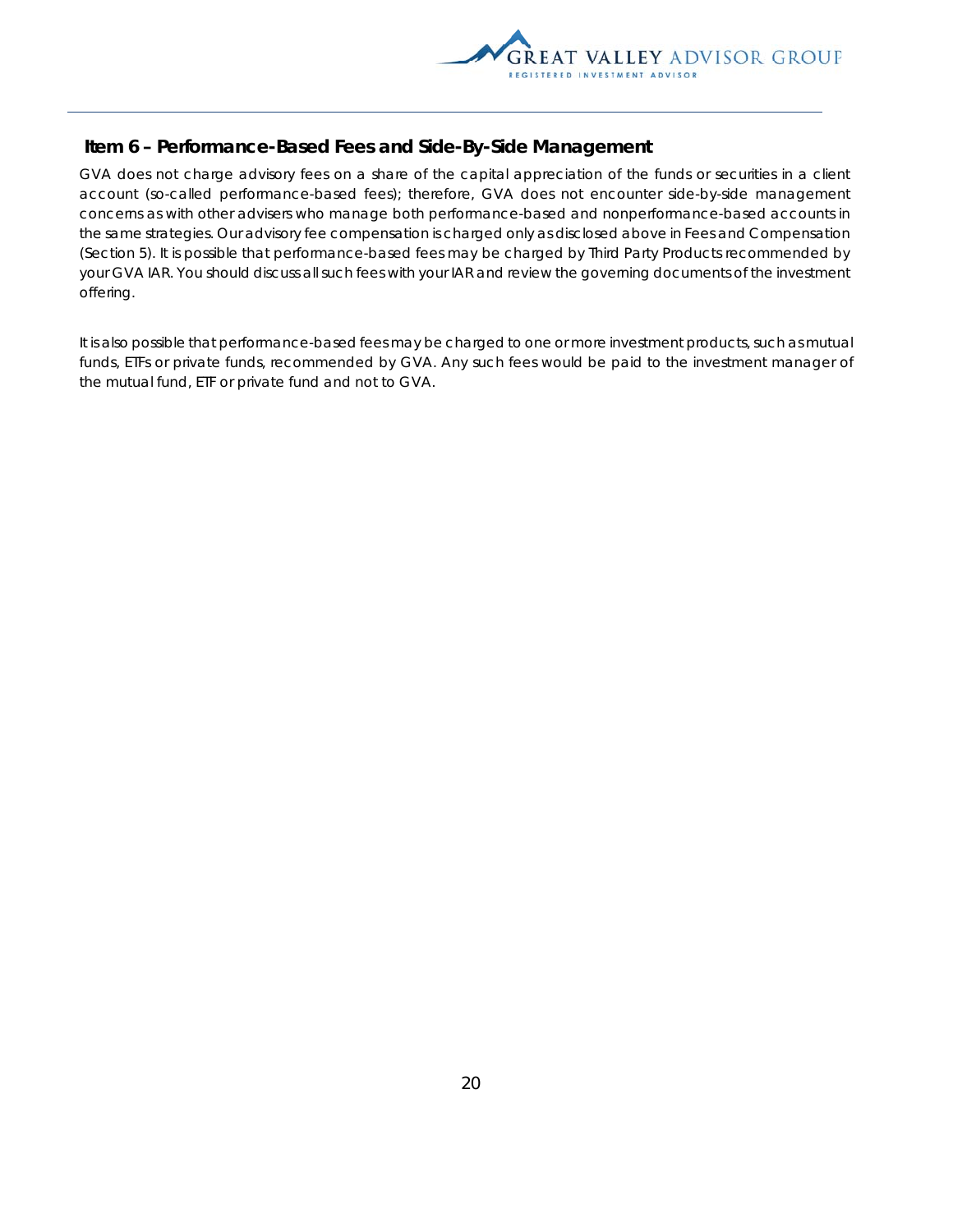

## **Item 7 – Types of Clients**

GVA offers investment advisory services to individuals, high-net-worth individuals, retirement plans, corporations, LLCs, profit-sharing plans, trusts, charitable organizations and state or municipal government entities. GVA does not usually require a minimum for establishing or maintaining a client's account.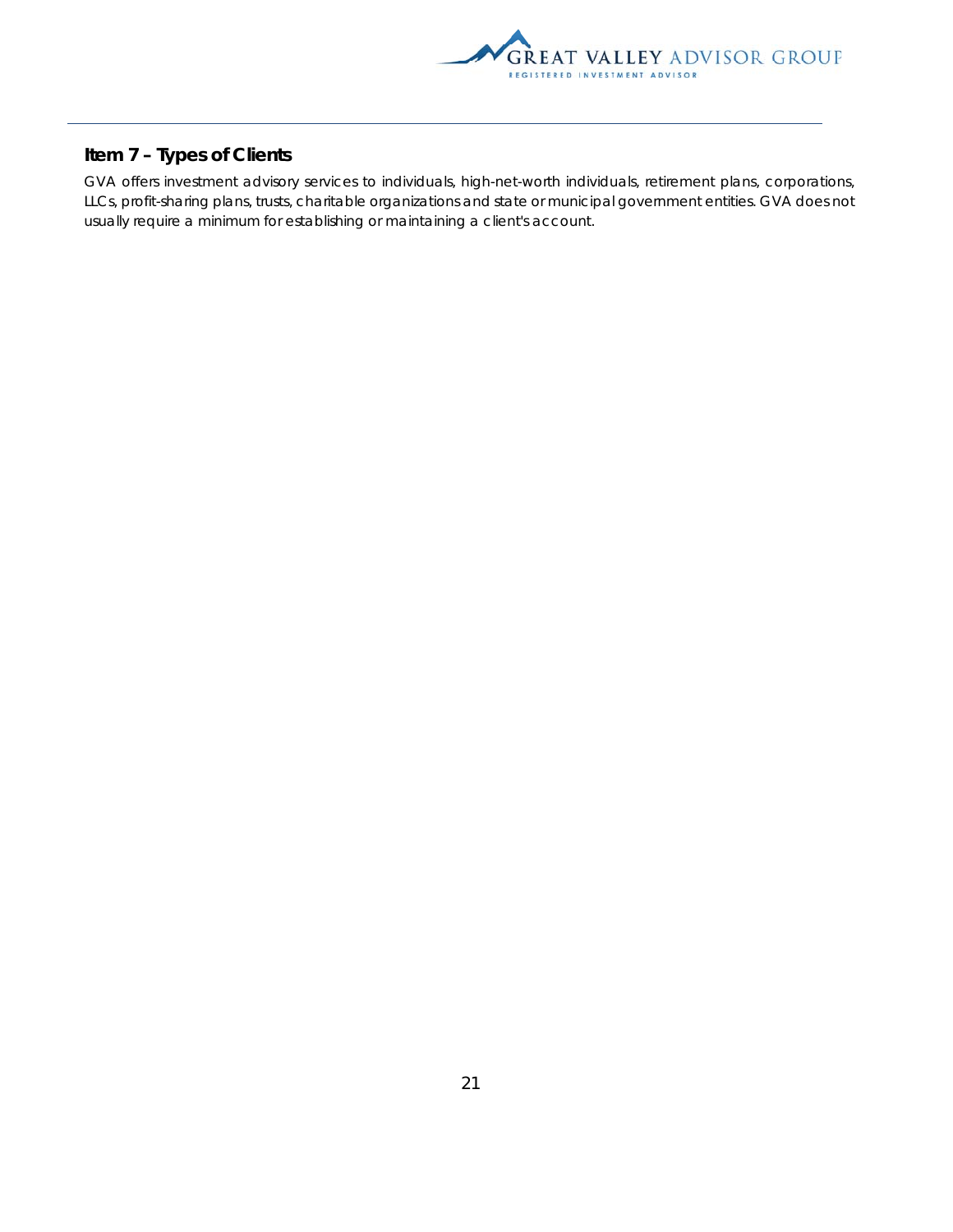

## **Item 8 – Methods of Analysis, Investment Strategies, and Risk of Loss**

GVA IARs utilize an investment philosophy emphasizing portfolio management that is tailored to the needs of each client. Our investment process begins by listening to the client to determine their financial situation, investment objectives, time horizon, risk tolerance and other circumstances. This information then becomes the basis for the investment strategy which IAR believes best meets the client's long-term goals. We continually look for ways to innovate, drawing on our extensive experience to find better investment strategies for the long term.

The IAR will assist you in selecting an investment strategy that suits your needs and financial objectives. Available strategies include those managed by GVA, as well as those managed by TPAs. Assistance may also be provided to you by explaining the differences between both. IARs of GVA have the ability to implement their own investment style and strategy, based on each client's specific goals, objectives, and risk profile.

Among the criteria that GVA may consider in connection with establishing a relationship with a TPA are the TPA's experience, assets under management, performance record, client retention, the level of client services provided, investment style, buy and sell disciplines, capitalization level, general investment process. GVA conducts due diligence at least annually on the TPAs it recommends.

We recommend managers that manage portfolios that span various asset classes, including both traditional strategies—domestic equity, international equity, and fixed income—and alternatives, including absolute return, real assets, and private equity. We strive to provide our clients access to products and strategies that are typically available only to institutional investors.

The methods of analysis, sources of information and investment strategies used by TPAs will vary among managers. We encourage you to read each TPA's Disclosure Brochures, Form ADV and any other document you receive prior to entering into an agreement with a TPA.

## **Analysis of Third-Party Advisers (TPAs)**

We examine the experience, expertise, investment philosophies and past performance of TPAs in an attempt to determine if that manager has demonstrated an ability to invest over a period of time and in different economic conditions. We monitor the TPA's underlying holdings, strategies, concentrations and leverage as part of our overall periodic risk assessment. Additionally, as part of our due-diligence process, we seek to obtain an understanding of the TPA's compliance and business enterprise risks.

A risk of investing with a TPA who has been successful in the past is that they may not be able to replicate that success in the future. In addition, as we do not control the underlying investments in a TPA's portfolio, there is also a risk that a TPA may deviate from the stated investment mandate or strategy of the portfolio, making it a less suitable investment for our clients. Moreover, as we do not control the TPA's daily business and compliance operations, we may be unaware of the lack of internal controls necessary to prevent business, regulatory or reputational deficiencies.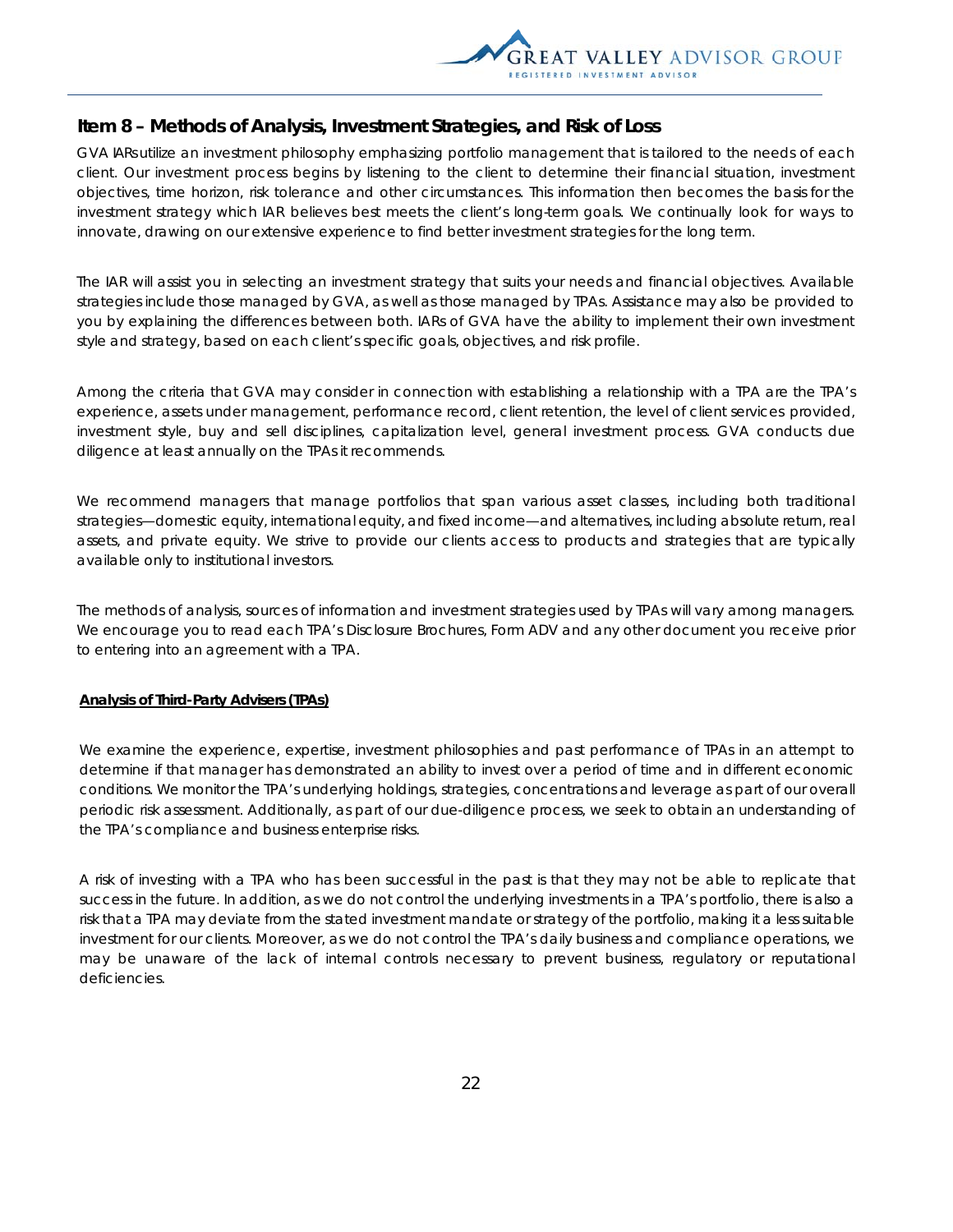

You are advised and are expected to understand that the TPA's past performance is not a guarantee of future results and that certain market and economic risks exist that may adversely affect an account's performance that could result in capital losses in your account.

### **Risk**

There are principal and material risks involved which may adversely affect the account value and total return. There are other circumstances (including additional risks that are not described here) which could prevent your portfolio from achieving its stated investment objective. It is important to read all the disclosure information provided and to understand that you may lose money by investing in the any of our strategies.

Your account is subject to the following risks:

- **Stock Market Risk** The value of securities in the portfolio will fluctuate and, as a result, the value may decline suddenly or over a sustained period of time.
- **Managed Portfolio Risk**  The manager's investment strategies or choice of specific securities may be unsuccessful and may cause the portfolio to incur losses.
- **Industry Risk**  The portfolio's investments could be concentrated within one industry or group of industries. Any factors detrimental to the performance of such industries will disproportionately impact on your portfolio. Investments focused in a particular industry are subject to greater risk and are more greatly impacted by market volatility than less concentrated investments.
- **Non-U.S. Securities Risk**  Non-U.S. Securities are subject to the risks of foreign currency fluctuations, generally higher volatility and lower liquidity than U.S. securities, less developed securities markets and economic systems and political and economic instability.
- **Emerging Markets Risk**  To the extent that your portfolio invests in issuers located in emerging markets, the risk may be heightened by political changes and changes in taxation or currency controls that could adversely affect the values of these investments. Emerging markets have been more volatile than the markets of developed countries with more mature economies.
- **Currency Risk**  The value of your portfolio's investments may fall as a result of changes in exchange rates.
- **TPA Risk**  A risk associated with this type of analysis is that past performance is not a guarantee of future result. While a TPA may have demonstrated a certain level of success in past economic times, the TPA may not be able to replicate that success in future markets. In addition, just because a TPA may have invested in a certain manner in past years, such TPA may deviate from its strategy in future years. To mitigate this risk, GVA attempts to select TPAs with proven track records that have demonstrated a consistent level of performance and success.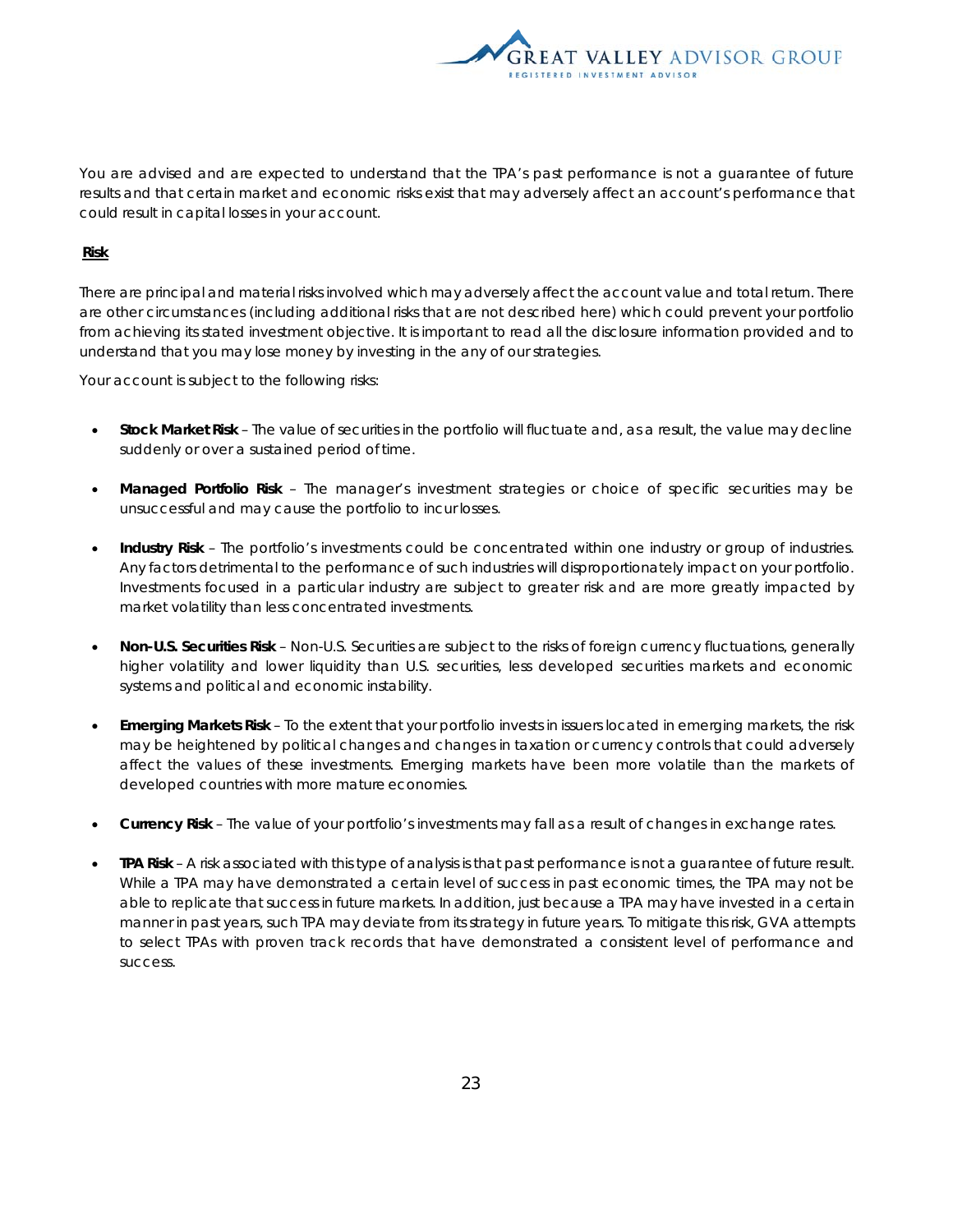

## **Item 9 – Disciplinary Information**

Registered Investment Advisors are required to disclose all material facts regarding any legal or disciplinary events that would be material to your evaluation of the advisory business or of the integrity of its supervised persons. GVA has no information applicable to the firm or any of its management person for this item.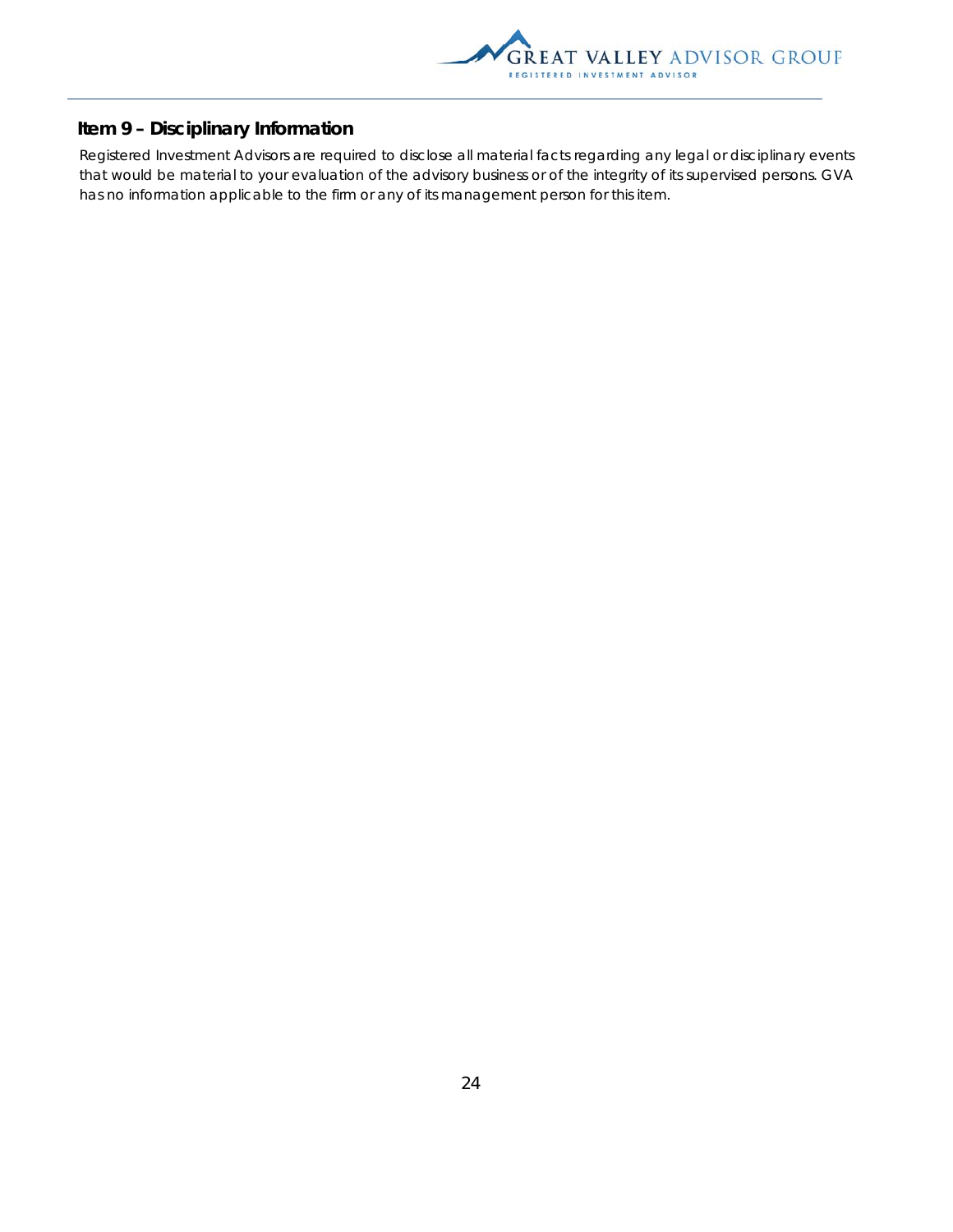

## **Item 10 – Other Financial Industry Activities and Affiliations**

## **Insurance**

Certain GVA representatives, in their individual capacities, are licensed insurance agents, and may recommend the purchase of certain insurance-related products on a commission basis. GVA IARs, on average, spend approximately 25 – 50% of their time selling insurance products. The recommendation by a GVA representative presents a conflict of interest, as the receipt of commissions may provide an incentive to recommend insurance products based on commissions received, rather than on the client's need. The client is not under any obligation to purchase these products.

## **Affiliated Entities**

GVA is not a broker/dealer, but IARs of GVA may be Registered Representatives and/or IARs of LPL Financial, a full service broker/dealer, member FINRA/SIPC, or LPL's RIA, In these capacities, LPL compensates them for effecting securities transactions or performing advisory services not associated with GVA. This relationship may allow the IAR to provide additional services and/or products to clients. This relationship also may present a conflict since many of the products offered through LPL Financial are commission oriented; when placing securities transactions through LPL Financial in their capacity as registered representatives, IARs may earn sales commissions in their capacity as Registered Representatives of LPL. In this capacity IARs are involved in the sale of securities of various types including, but not limited to stocks, bonds, mutual funds and limited partnerships. GVA and LPL Financial (or LPL's RIA business) are not affiliated companies. IARs of GVA may spend a portion of their time in connection with broker/dealer activities.

As a broker/dealer, LPL Financial engages in a broad range of activities normally associated with securities brokerage firms. Pursuant to the investment advice given by GVA or its IARs, investments in securities may be recommended for clients. If LPL Financial is selected as the broker/dealer, LPL Financial and its registered representatives, including IARs of GVA, may receive commissions for executing securities transactions, which may be in addition to fees that you pay to GVA. When GVA IARs receive commissions in connection with the securities products recommended to our advisory clients, GVA may reduce a portion of its fees by the amount of the commissions earned by GVA IARs.

You are advised that if LPL Financial is selected as the broker/dealer, the transaction charges may be higher or lower than the charges you may pay if the transactions were executed at other broker/dealers. You should note, however, that you are under no obligation to purchase securities through IARs of GVA or LPL Financial.

GVA may provide advice regarding Investment Company securities (e.g., mutual funds). You should be aware that, in addition to the advisory fees you pay GVA each Investment Company also pays its own separate investment advisory fees and other expenses. Such fees and expenses are disclosed in the mutual fund's prospectus. In addition, clients should be aware that mutual funds may be purchased separately independent of the investment management services of GVA.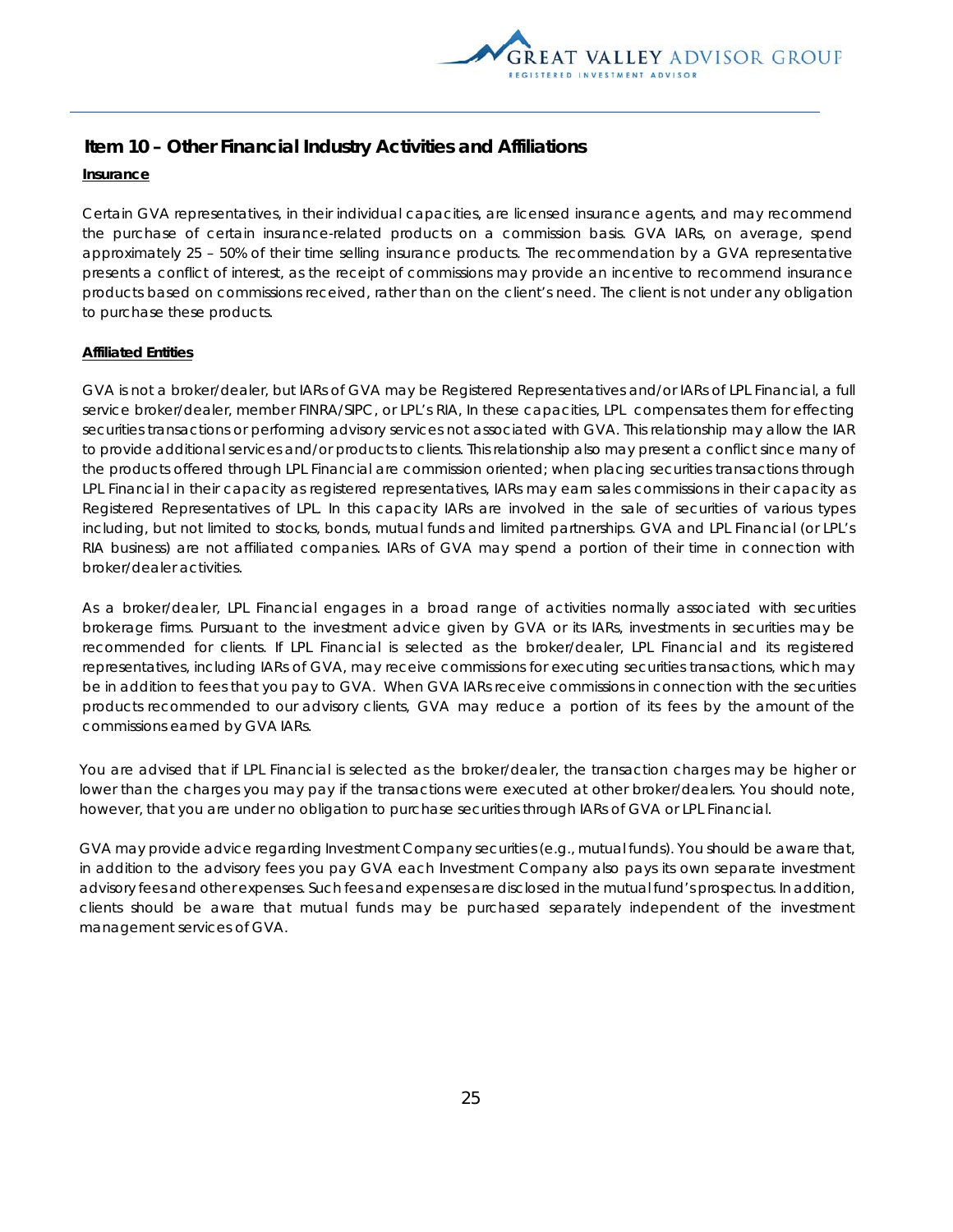

Moreover, you should note that under the rules and regulations of FINRA, LPL has an obligation to maintain certain client records and perform other functions regarding certain aspects of the investment advisory activities of its Registered Representatives. These obligations require LPL to coordinate with and have the cooperation of its Registered Representatives that operate as, or are otherwise associated with, investment advisers other than LPL. Accordingly, LPL may limit the use of certain custodial and brokerage arrangements available to clients of GVA. LPL may collect, as paying agent of GVA, the investment advisory fee remitted to GVA by the account custodian. LPL may retain a portion of the investment advisory fee you pay, as a charge for the functions it performs, and such portion may be further re-allocated to other Registered Representatives of LPL. The charge will not increase the brokerage charges to you or the fee you have agreed to pay GVA.

GVA IARs may, in their capacity as Registered Representatives of LPL, or as agents appointed with various life, disability or other insurance companies, receive commissions, 12(b)-1 fees, fee trails, or other compensation from the respective product sponsors and/or as a result of effecting securities transactions for clients. As previously noted, when commissions or fees are received by our IARs in connection with the advice given to advisory clients, GVA may, but is not obligated to, reduce its fee proportionate to the amount of the commission or fee earned by our IARs. However, clients should note that they are under no obligation to purchase any investment products through a GVA affiliated company or its IARs.

GVA recommends and/or selects other Investment Advisors or TPAs to its advisory clients. In some cases, GVA will receive compensation from TPAs for referring clients to them and also for GVA's performing due diligence on the TPA and review of the ongoing relationship, including monitoring of client positions and performance and ensuring clients objectives are being met. Receiving compensation from TPAs may increase GVA's incentive to refer clients to them and this may present a conflict of interest. GVA attempts to mitigate this conflict by reviewing that the TPAs and TPA programs selected by clients are consistent with the client's stated investment profile. A further discussion of conflicts and how GVA attempts to mitigate conflicts is included in Item 5 of this Brochure.

You should know that as a fiduciary, we always strive to put the client's interest ahead of our own. We have instituted a compliance program designed to prevent and detect violations of the federal and state securities laws. In addition, we have designated a Chief Compliance Officer (CCO), as set forth on Schedule A of our Form ADV Part 1, to be the person responsible for the overall application and oversight of our compliance program. Our CCO reviews those policies and procedures annually for their adequacy and the effectiveness of their implementation.

#### **Accountants and Certified Public Accountants.**

Certain of GVA's representatives are accountants and Certified Public Accountants. To the extent that these representatives provide accounting services, which may include tax advice, to any clients, including clients of the GVA, all such services shall be performed by those representatives, in their individual professional capacities, independent of GVA.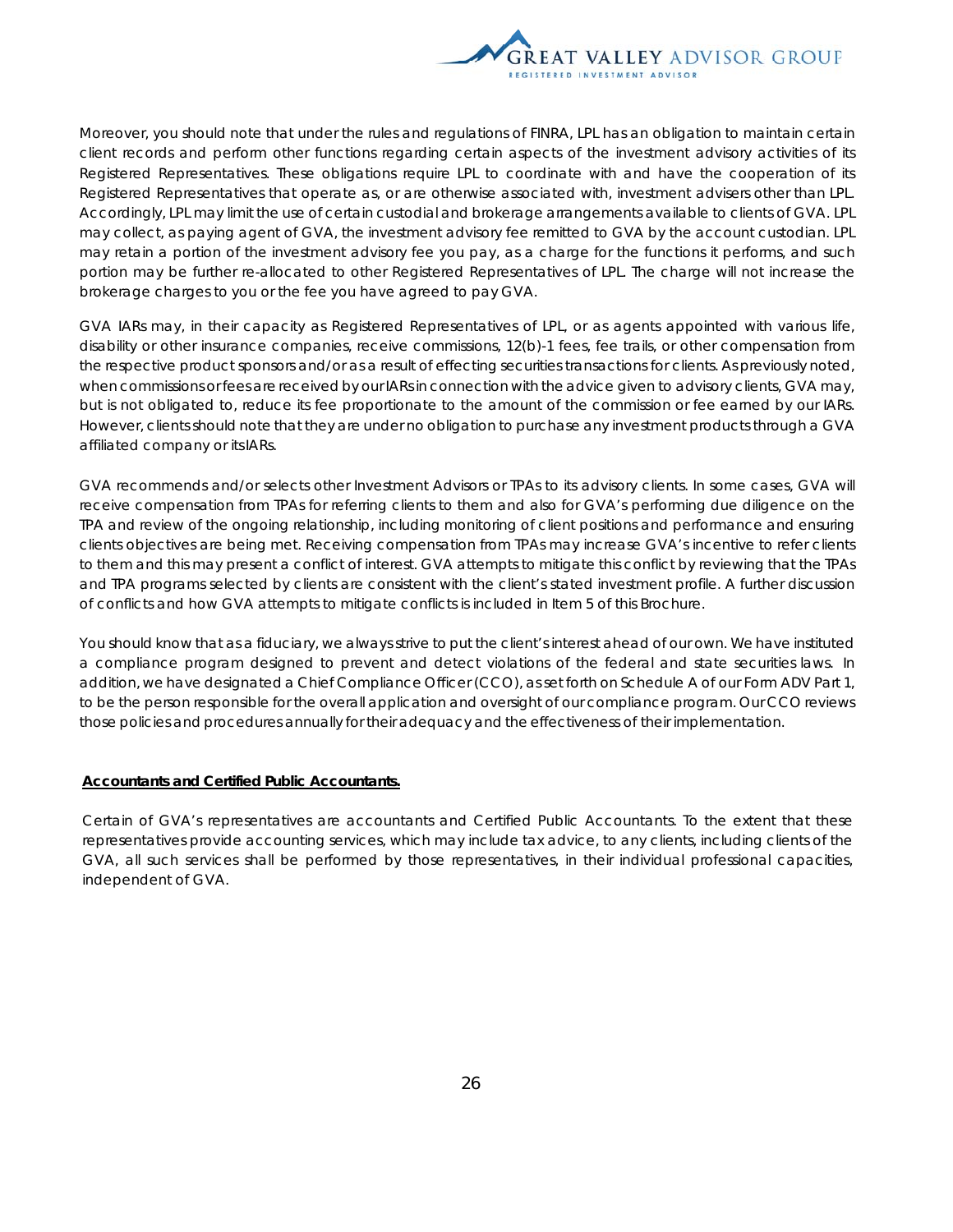

## **Item 11 – Code of Ethics Participation or Interest in Client Transactions and Personal Trading**

We take great pride in our commitment to serving our clients' needs and the integrity with which we conduct our business. The financial services industry has come under significant scrutiny, especially surrounding the inherent responsibility of financial professionals to act in the best interest of their clients.

GVA has developed a Code of Ethics addressing issues such as the following:

- Integrity
- **Objectivity**
- Competence
- Fairness
- Confidentiality
- Professionalism
- **Diligence**
- Initial Public Offerings and Private Placements
- Reporting Violations of the Code of Ethics

Each of our IARs and their staff has been given a copy of our Code of Ethics and has signed their names to a written acknowledgement attesting to their understanding of the code and acceptance of its terms. A copy of our Code of Ethics is available to all current and/or prospective clients upon request.

GVA is not currently aware of any situations in which it, a GVA IAR, or one of their related persons, has a direct financial interest in the investment instruments recommended to clients. If this situation were to arise in the future, the resulting conflict of interest would be governed by GVA's Code of Ethics and its compliance policies and procedures generally.

On occasion, an employee of GVA may invest for their own accounts or have financial interest in the same securities or other investments recommended or acquired for the accounts of clients. Further, they may also engage in transactions that are the same as or different than transactions recommended to or made from client accounts. As such, this may represent a conflict of interest. Such transactions are permitted only if pre- cleared and reported in compliance with our policy on personal securities transactions. Generally, personal securities transactions will not be approved when an order for the same or a related security is pending for the account of a client. In order to ensure conflicts do not arise, GVA has adopted the Investment Policy.

#### **Investment Policy**

The Code of Ethics further provides that supervised persons must comply with all applicable federal securities laws. It also imposes certain trading restrictions on persons who are likely to know about our trading activity. It is common for our employees to own securities that are also owned by the firm's clients. In addition to our personal transaction policy, in order to avoid conflicts of interest related to this common ownership, we have trading preclearance procedures in place. These procedures include prohibitions on the purchase or sale of most equity securities on the same day as those same securities may be purchased or sold by any client, unless the purchase or sale is aggregated with client trades.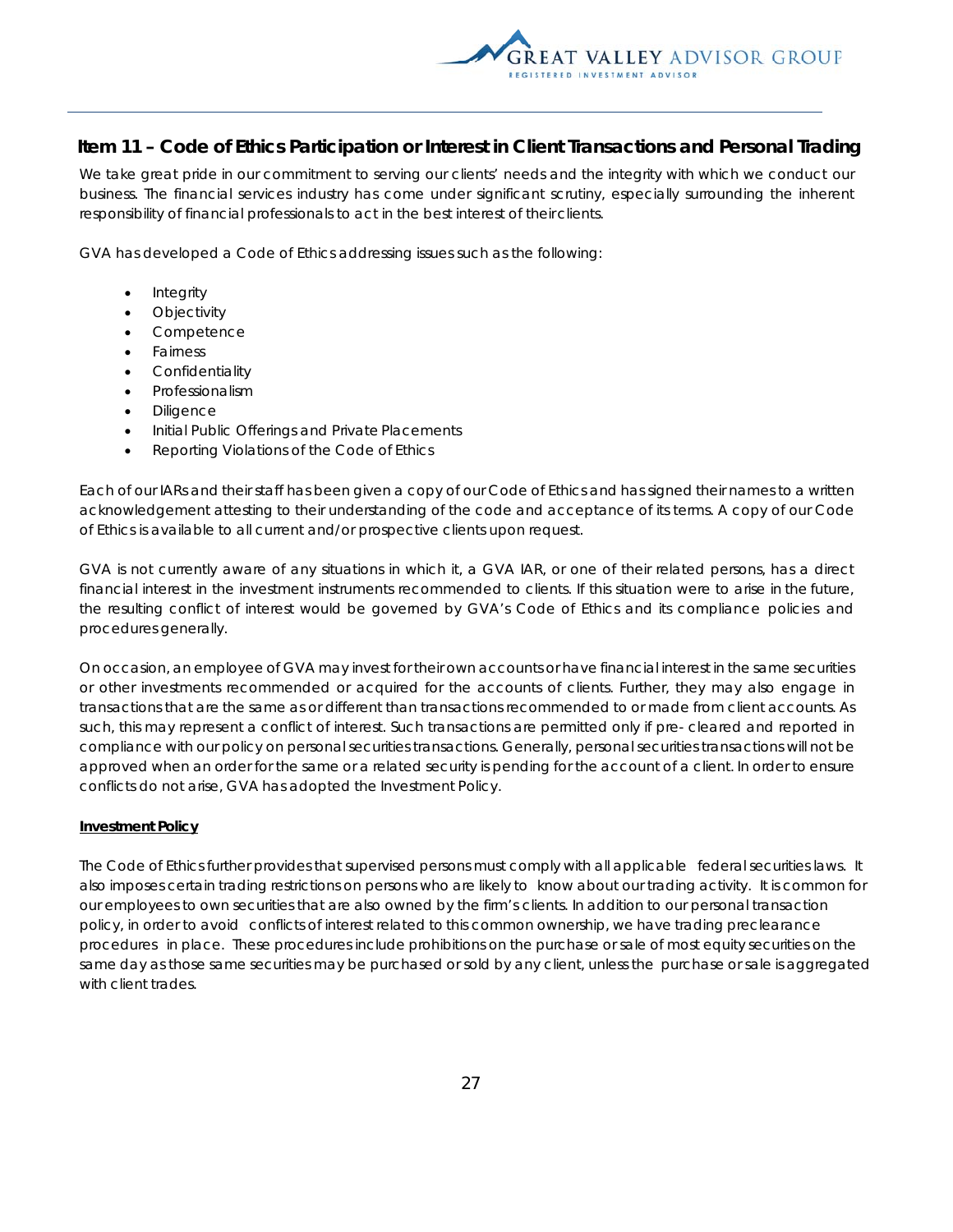

## **Item 12 – Brokerage Practices**

We are independently owned and operated and not affiliated with an independent qualified custodian. However, GVA IARs are Registered Representatives offering securities through LPL, broker/dealer member of FINRA and SIPC. As such, client transactions can be implemented through LPL. For clients in need of additional brokerage or custodial services, we will recommend the use of broker/dealers, including LPL and Charles Schwab & Company, Inc. ("Schwab"). Should we decide to use Schwab to execute a client trade due to better availability, liquidity, or pricing, they may charge an additional trade-away fee for each such trade. Therefore, we will only use this tradeaway ability in situations with compelling financial reasons.

Advisory clients of GVA are free to implement advisory recommendations through any firm they choose; there is no obligation to effect transactions through GVA or an LPL-approved broker/dealer. GVA does not warrant or represent that commission for transactions implemented through LPL will be lower than commission available if the client used another brokerage firm. GVA believes, however, the overall level of services and support provided to the clients by LPL Financial outweighs the potentially lower transaction costs available under other brokerage arrangements. If an advisory client implements recommendations made by GVA by purchasing securities or other products, they should be aware that GVA may make conflicting or differing recommendations with respect to the same securities or insurance products to different clients.

In the event a trading error occurs in your account, our policy is to restore your account to the position it should have had the trading error not occurred. Depending on the circumstances, various corrective steps may be taken including, but not limited to, canceling the trade, adjusting an allocation and/or reimbursing the account. If a trade error results in a profit, the profit is not allocated to the client account, it remains in the error account of the executing broker/dealer or account custodian.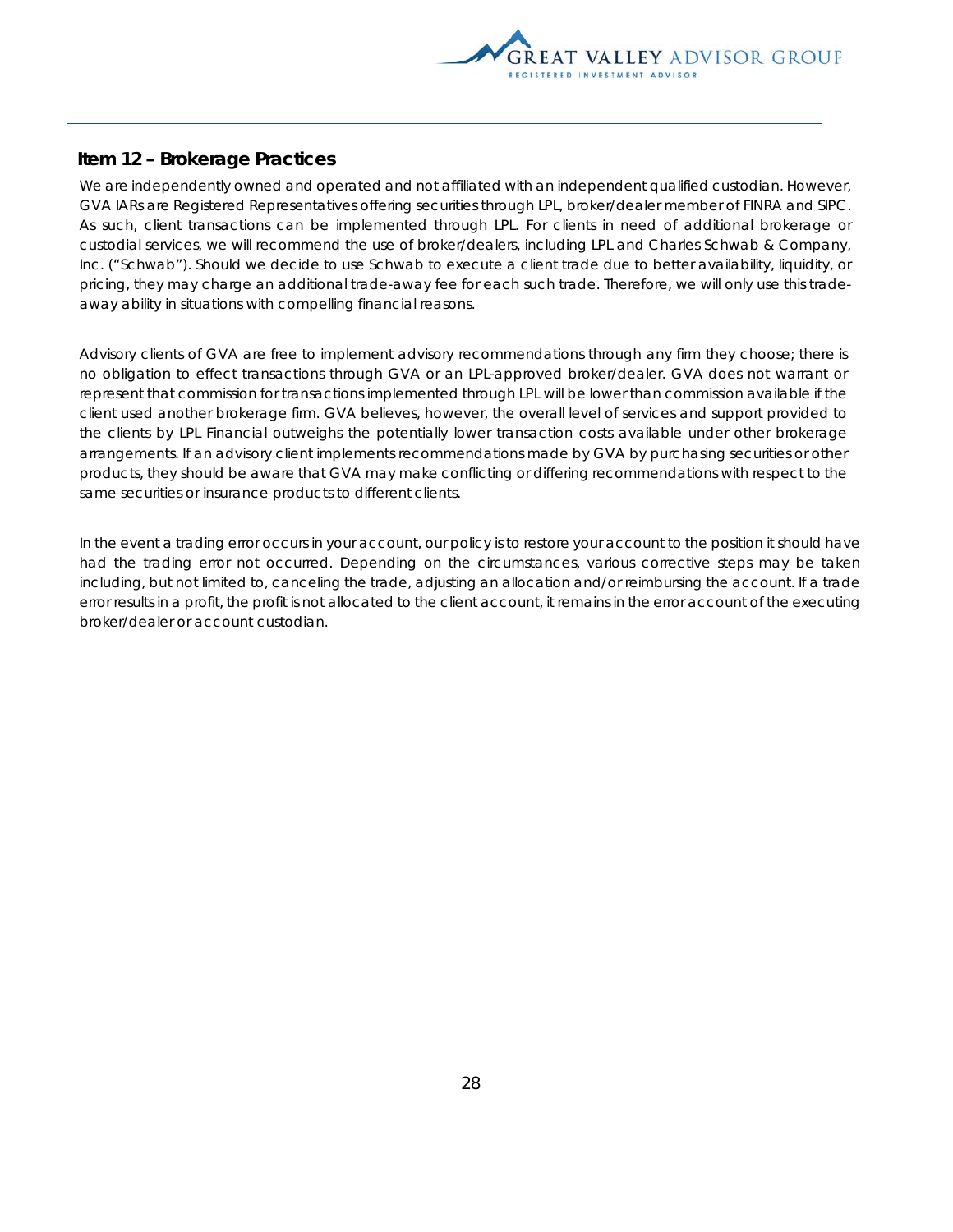

## **Item 13 – Review of Accounts**

GVA IARs will provide continuous oversight of the portfolio investment of its discretionary accountholders and, in this regard, will review client accounts periodically to ensure that such holdings are aligned with the investment strategy being pursued and to monitor whether the clients' investment objectives are being met. The underlying portfolio securities within these client accounts are monitored by the investment supervisory services unit--in addition to the Chief Compliance Officer (CCO) or CCO designee. An annual review with the client is usually conducted in person, by telephone, or video conference.

The purpose of all these reviews is in an effort to ensure that the investment plan continues to be implemented in a manner which matches your objectives and risk tolerances. More frequent reviews may be triggered by material changes in variables such as your individual circumstances, or the market, political or economic environment. You are urged to notify GVA or the IAR of any changes in your personal circumstances.

You will receive quarterly statements and confirmation of transactions from the custodian, not by GVA. Financial Planning/Consulting clients will not receive regular reports from the Firm but may receive written reports at their financial planning review sessions from the IAR. These reports may include descriptions of holdings, total assets, current values, management fees and methods of fee calculations. These reports may or may not be in writing and may entail different depths of analysis as agreed to between the client and the IAR.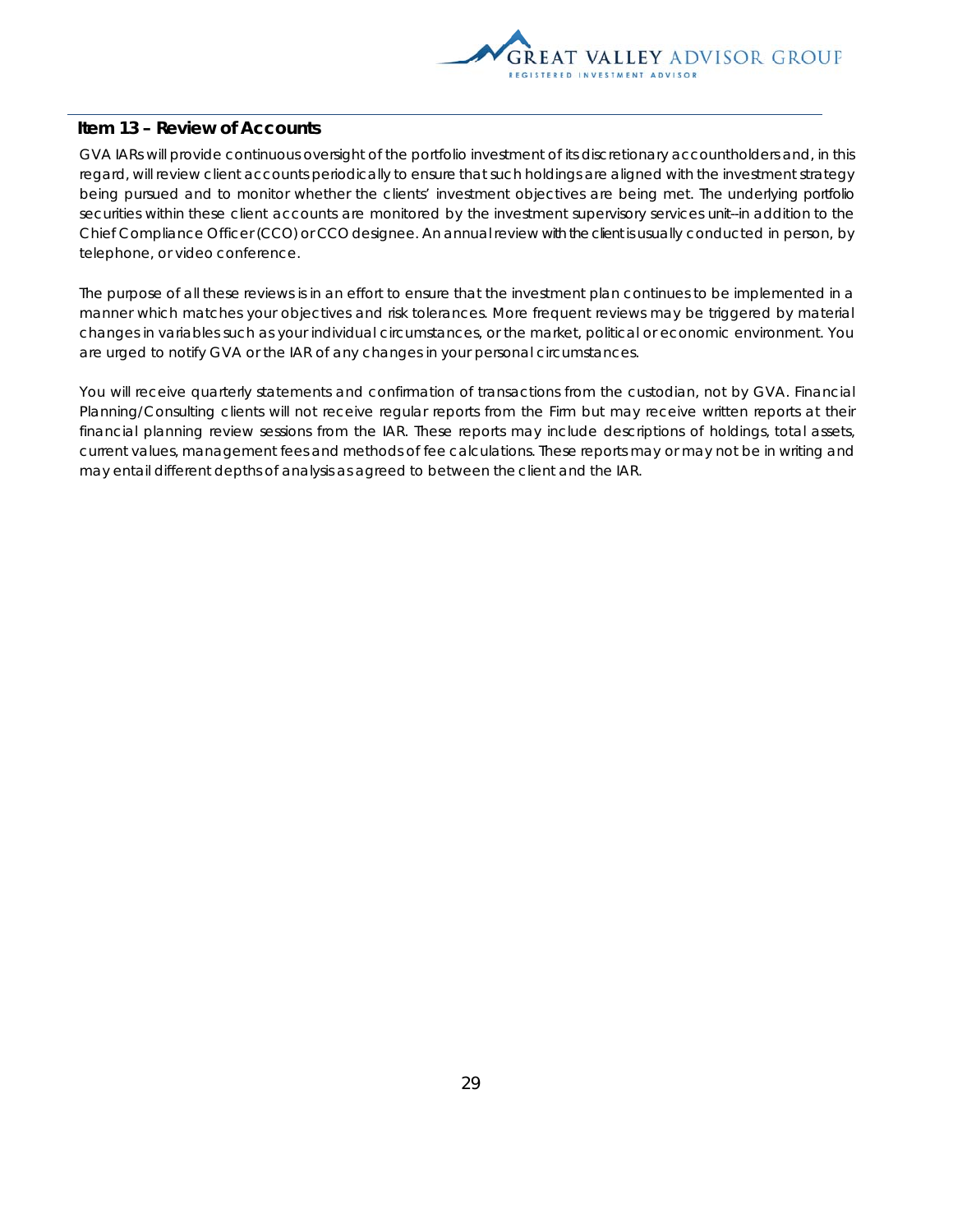

## **Item 14 – Client Referrals and Other Compensation Client Referral to GVA**

If a client is introduced to GVA by either an unaffiliated or an affiliated solicitor, GVA may pay that solicitor a referral fee in accordance with the requirements of Rule 206(4)-3 of the Investment Advisers Act of 1940, and any corresponding state securities law requirements. Any such referral fee shall be paid solely from GVA's investment management fee outlined in the agreement and shall not result in any additional charge to the client.

Each client receives a copy of GVA's written Brochure and a disclosure statement from the solicitor to the client disclosing the terms of the solicitation arrangement between GVA and the solicitor, outlining the compensation received by the solicitor from GVA.

## **GVA Referral**

If GVA introduces a client to another investment adviser or an investment manager, GVA may be paid a referral or solicitor fee in accordance with the requirements of Rule 206(4)-3 of the Investment Advisers Act of 1940, and any corresponding state securities law requirements. Any such referral fee shall be paid according to a fee disclosure statement provided to the client at the time that the referral is made.

As previously mentioned, GVA may receive referral fees from TPAs. Fees and billing methods are outlined in each respective TPA's Brochure and Advisory Contract. GVA will generally be paid an ongoing fee by a TPA based upon a percentage of your assets under management with the TPA. You will receive a copy of our agreement with the TPA which will disclose all fees.

When GVA is acting as an unaffiliated solicitor, GVA, at the time of the solicitation, shall disclose the nature of its solicitor relationship. GVA shall provide each prospective client with a copy of GVA's written disclosure statement from the investment adviser or investment manager. This statement discloses the terms of the solicitation arrangement between GVA and the investment adviser or investment manager, including a description of the compensation to be received by GVA.

## Other Services

Through one of its affiliates, GVA entered into an independent contractor affiliation agreement ("agreement") with Heike Law Offices, LLC ("Heike"), a firm that provides legal consultation services. Under this agreement, GVA clients may engage Heike to perform certain legal services, including, establishment of trusts, power of attorneys, deeds and estate planning documents. Heike will be compensated by GVA for services rendered under the agreement.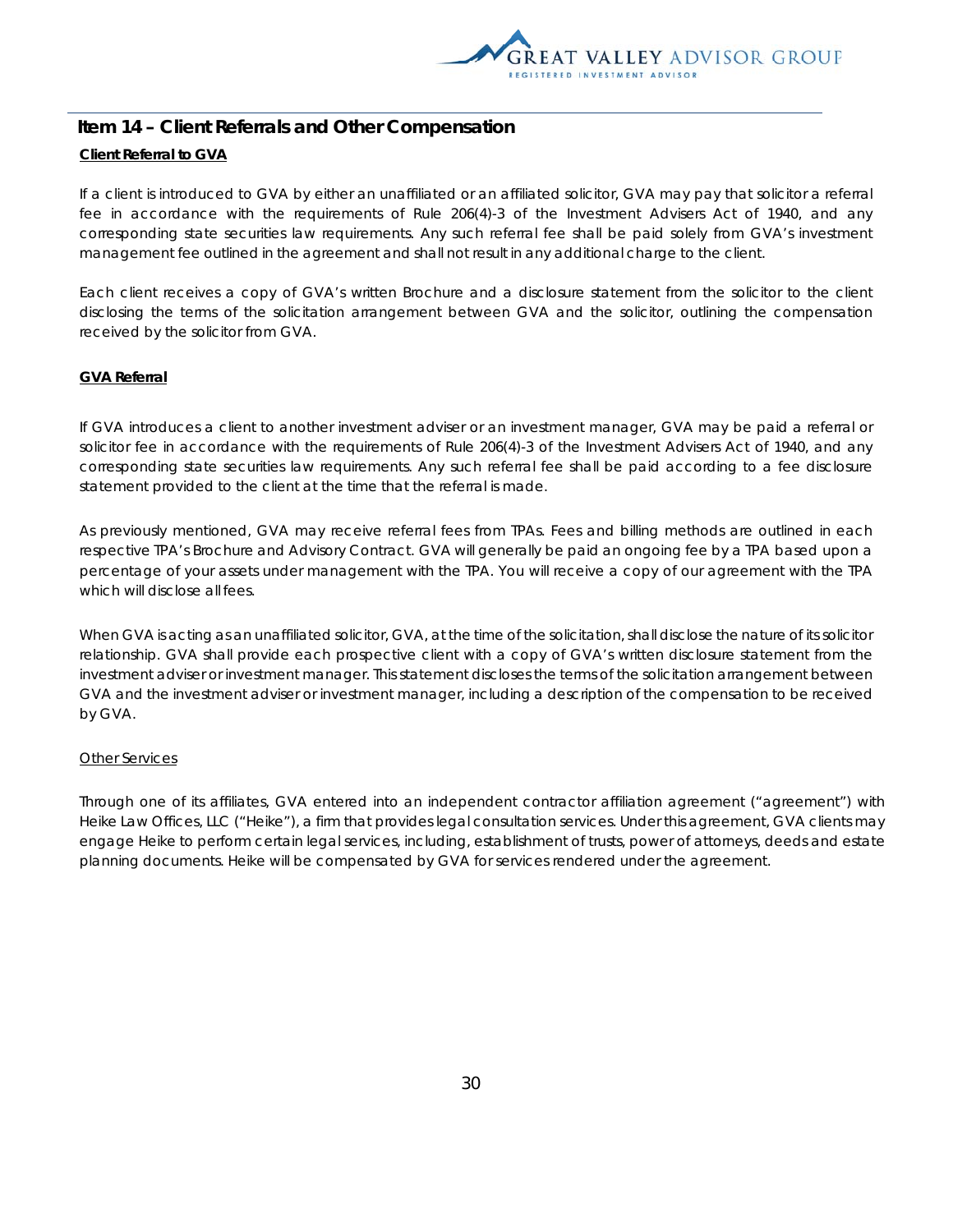

## **Item 15 – Custody**

All client account assets are held by a qualified custodian. Neither GVA nor its associated persons have custody of client assets.

GVA does not hold or take custody of client personal securities or funds of any kind. GVA utilizes independent unaffiliated third-party custodians to hold client assets and provide a statement of accounting for each client. It is the custodian's charge to safeguard and prevent unauthorized access from anyone. Please note custodians may charge fees for their services.

GVA is independently owned and operated and is not affiliated with third party custodians we use. The third-party custodians used by GVA do not charge advisory clients separately for custody services but are compensated by account holders through commissions and other transaction-related or asset-based fees for securities trades that are executed through them or into their accounts.

GVA is not responsible for the actions of a client's custodian. Clients should carefully review account statements received directly from the qualified custodian.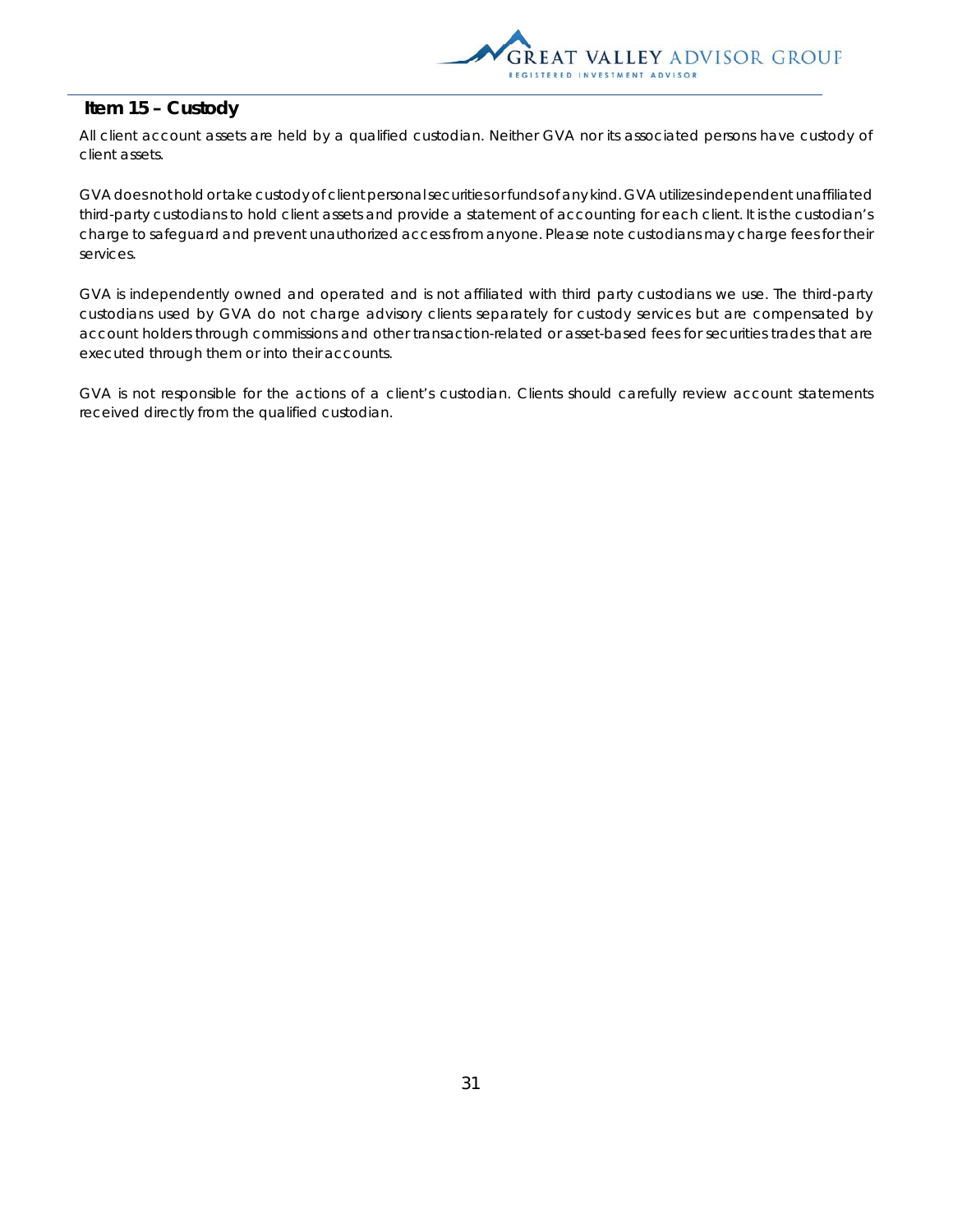

## **Item 16 – Investment Discretion**

For our discretionary accounts, clients enter into a written agreement with GVA granting the firm the authority to supervise and direct, on an on-going basis, investments in accordance with the client's investment objective and guidelines. Clients will also execute any and all documents required by the Custodian so as to authorize and enable GVA, in its sole discretion, without prior consultation with or ratification by you, to purchase, sell or exchange securities in and for your account. We are authorized, in our discretion and without prior consultation with you to:

- (1) buy, sell, exchange and trade any investment company registered under the Investment Company Act of 1940, as amended,
- (2) determine the amount of securities to be bought or sold, and
- (3) place orders with the custodian.

Any limitations to such authority will be communicated by you to us in writing. The limitations on investment and brokerage discretion held by GVA for you are:

- a) For discretionary clients, we require that it be provided with authority to determine which securities and the amounts of securities to be bought or sold, as well as the broker/dealer to be used and the commission rates to be paid.
- b) Any limitations on this discretionary authority shall be included in this written authority statement. You may change or amend these limitations as required. Such amendments shall be submitted in writing.

In some instance, we may not have discretion. We will discuss all transactions with you prior to execution.

Research products and services received by us from broker/dealers will be used to provide services to all clients.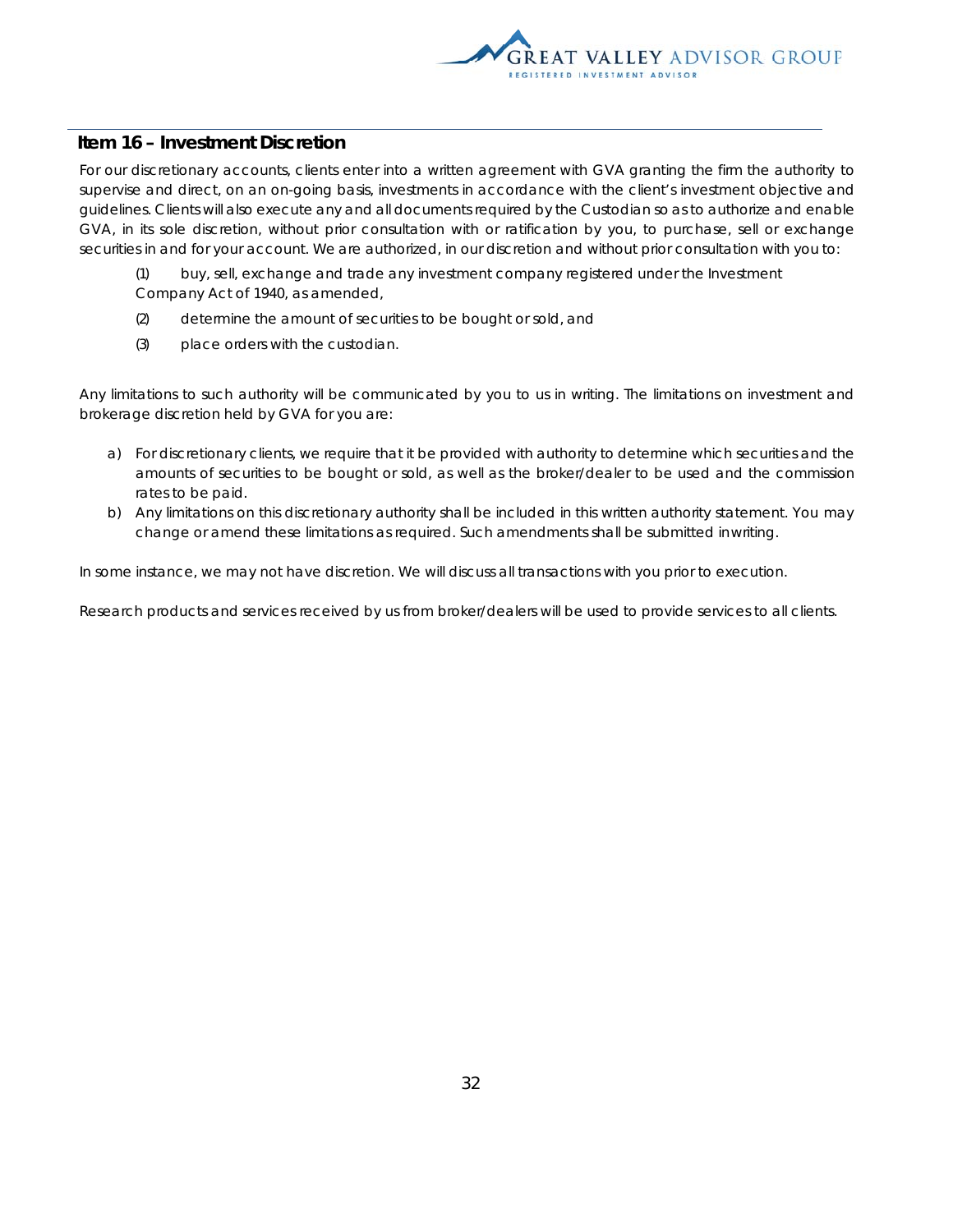

## **Item 17 – Voting Client Securities**

## **Proxy Voting/Corporate Actions**

As a matter of firm policy, we do not vote proxies on behalf of clients. Clients will receive their proxies and other solicitations directly from their custodian or transfer agent and retain sole responsibility for voting. However, our IARs may provide clients with consulting assistance regarding proxy issues if such assistance is sought.

### **Class Actions**

From time to time, securities held in the accounts of clients will be the subject of class action lawsuits. GVA has no obligation to determine if securities held by the client are subject to a pending or resolved class action lawsuit nor does it have any duty to evaluate a client's eligibility or to submit a claim to participate in the proceeds of a securities class action settlement or verdict. Furthermore, GVA has no obligation or responsibility to initiate litigation to recover damages on behalf of clients who may have been injured as a result of actions, misconduct or negligence by corporate management of issuers whose securities are held by clients. Where GVA receives written or electronic notice of a class action lawsuit, settlement or verdict affecting securities owned by a client, it will forward all notices, proof of claim forms and other materials, to the client.